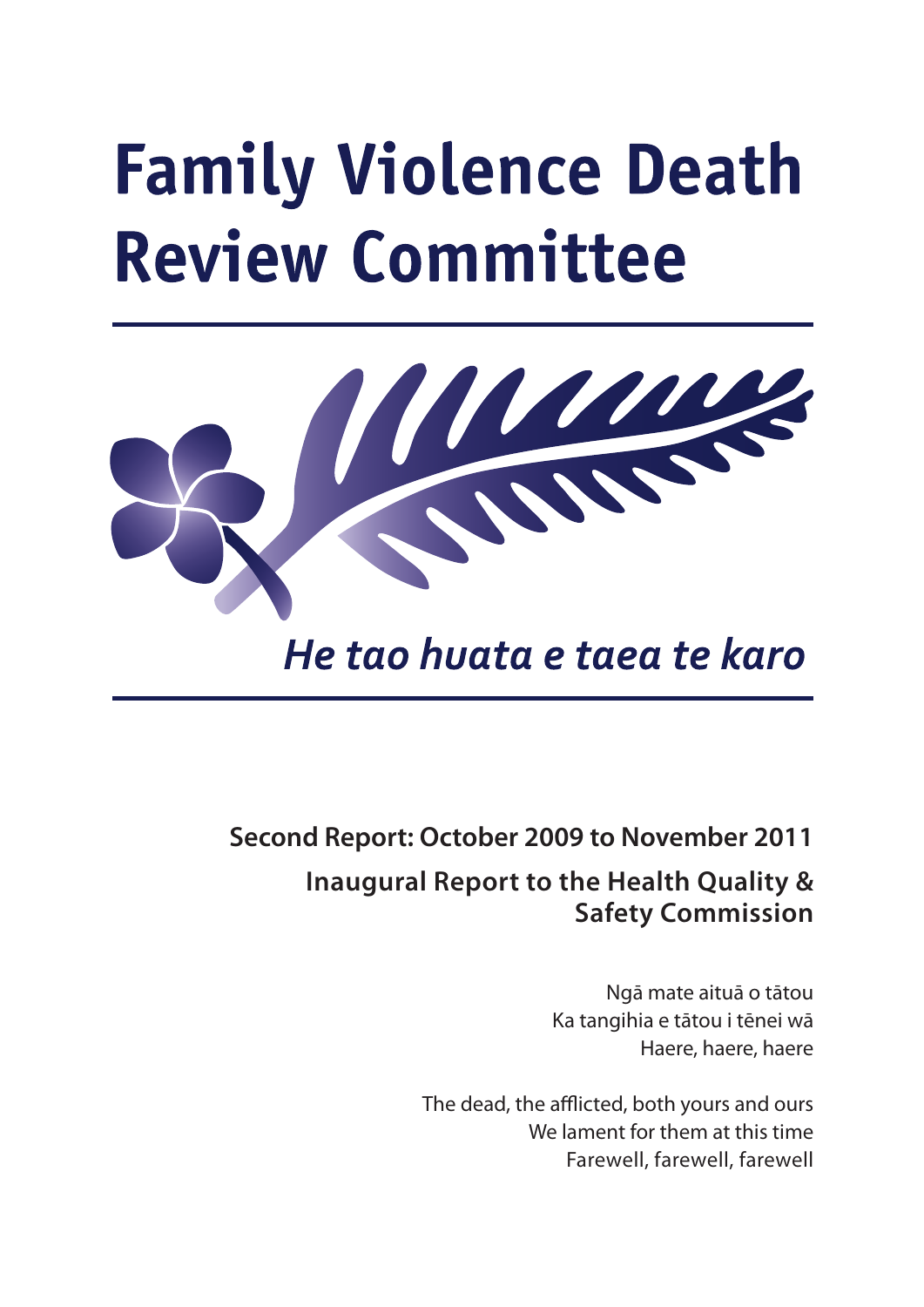## **Acknowledgements**

The Family Violence Death Review Committee (FVDRC) is grateful to the following groups and individuals who have worked with the FVDRC during the two years this report covers:

- • the mortality review committee secretariat, which is now housed within the Health Quality & Safety Commission (the Commission), in particular Jennifer Martin, Sue Dahl, Terry Sarten, Shelley Hanifan, Suzi Grindell, Kate Lawrence, and Marilyn Northcotte
- • the advisors to the FVDRC, particularly:
	- Hingatu Thompson and Mark Barrett from the Ministry of Health
	- Craig Walker from the Ministry of Justice
	- Kelly Anderson and Nova Salomen from the Ministry of Social Development
	- Nic Johnstone, Marlene Welsh-Sauni, and Dr Nicola Atwool from the Office of the Children's Commissioner
	- Brigitte Nimmo, Ged Byers and others from the New Zealand Police
	- Julie Sach and Gill Aimer from the Department of Corrections
	- Karen Vaughan and Jackie Andrews from Coronial Services
- the mortality review committees' Māori Caucus
- the panel participants who contributed to the first pilot reviews
- Judy Paulin, who was contracted to provide research services to the FVDRC
- Rob Veale, who was an inaugural member of the FVDRC, and was later contracted to provide research services to the FVDRC
- **Dr Patrick Kelly, who was an inaugural member of the FVDRC.**

Family Violence Death Review Committee. 2011. *Second Report: October 2009 to November 2011*. Wellington: Family Violence Death Review Committee.

Published in December 2011 By the Family Violence Death Review Committee PO Box 25496, Wellington 6146, New Zealand

> ISBN 978-0-478-38512-0 (Print) ISBN 978-0-478-38513-7 (Online)

This document is available online: www.fvdrc.health.govt.nz or www.hqsc.govt.nz

#### **Disclaimer**

The Family Violence Death Review Committee prepared this report in November 2011. This report does not necessarily represent the views or policy decisions of the Health Quality & Safety Commission.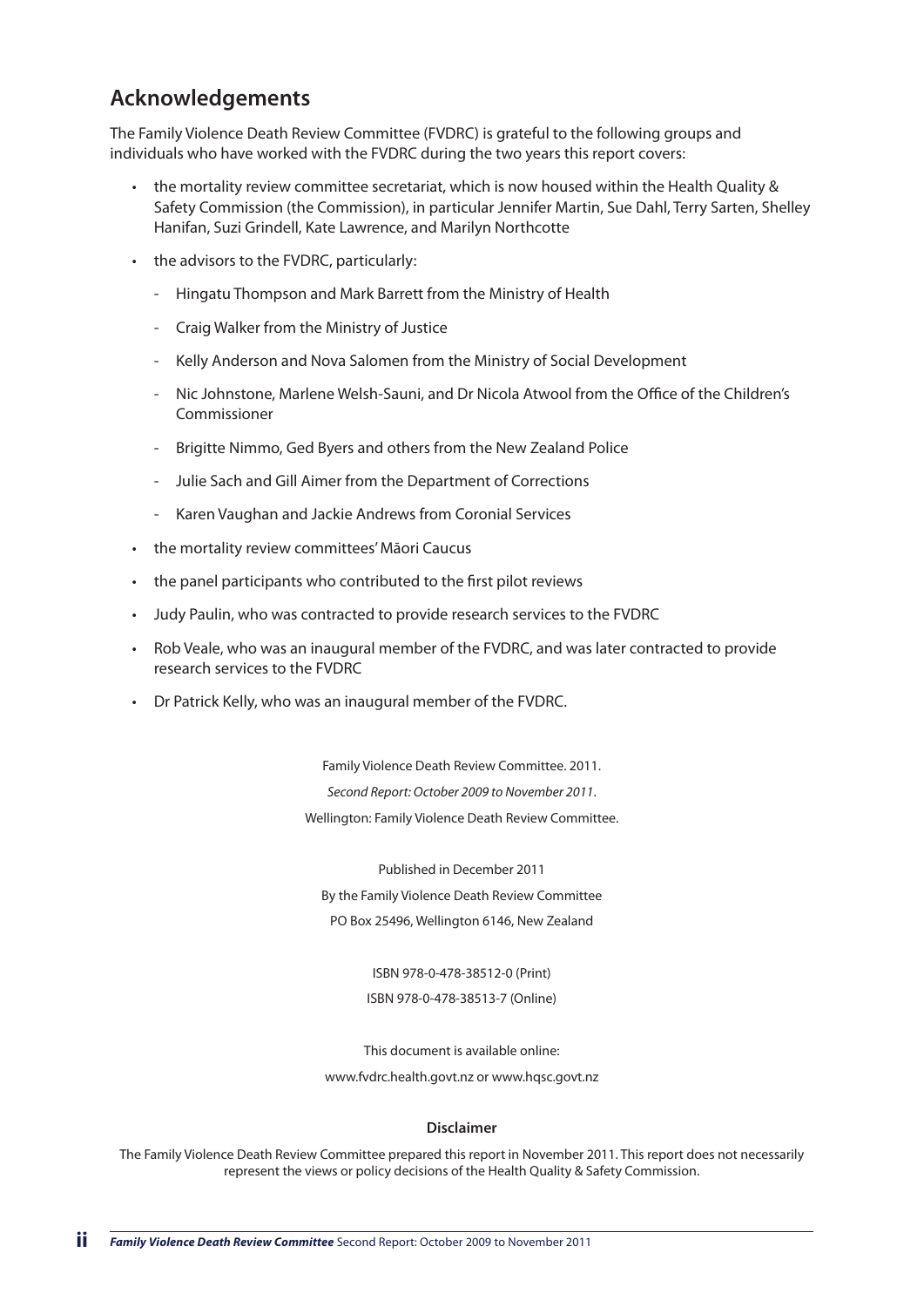## **Foreword**

This year the FVDRC was welcomed to the Commission, alongside three other mortality review committees. The Commission recognises that the impact of family violence is substantial, widespread and affects the whole of society. Since we are committed to support the FVDRC in its work to reduce family violence deaths in New Zealand, it is essential to collaborate with the wider family violence sector.

This report describes the progress and development of a new form of mortality review in New Zealand. Mortality review brings together all agencies with a working knowledge of a deceased person, to develop a more comprehensive picture of that person's death. The review itself is an opportunity for organisations to improve their own systems – locally and more widely, in order to save lives. Information is also provided nationally for aggregated analysis, which can result in further positive change.

Family violence death review includes analysing the lives of living family members alongside those who have died and the perpetrator responsible for the death. This presents a new challenge for mortality review that the FVDRC must handle with sensitivity and caution. Additional effort must be focused on information security and on the integrity of processes and participants. The FVDRC welcomes this responsibility and remains focused on its end goal – preventing family violence deaths in New Zealand. The current members of the Committee (Wendy Davis (Chair), Ngaroma Grant (Deputy Chair), Dr Alison Towns, Brenda Hynes and Vaoga Mary Watts) are to be commended for their dedication and commitment. This report highlights the FVDRC's achievements and challenges.

The work of the FVDRC will be beneficial – not only in the field of family violence – but to inform mortality review practice. It is important to share the processes and systems that have been developed by the FVDRC with the other mortality review committees and to use them more widely.

Hor Mer

Professor Alan Merry ONZM Chair Health Quality & Safety Commission November 2011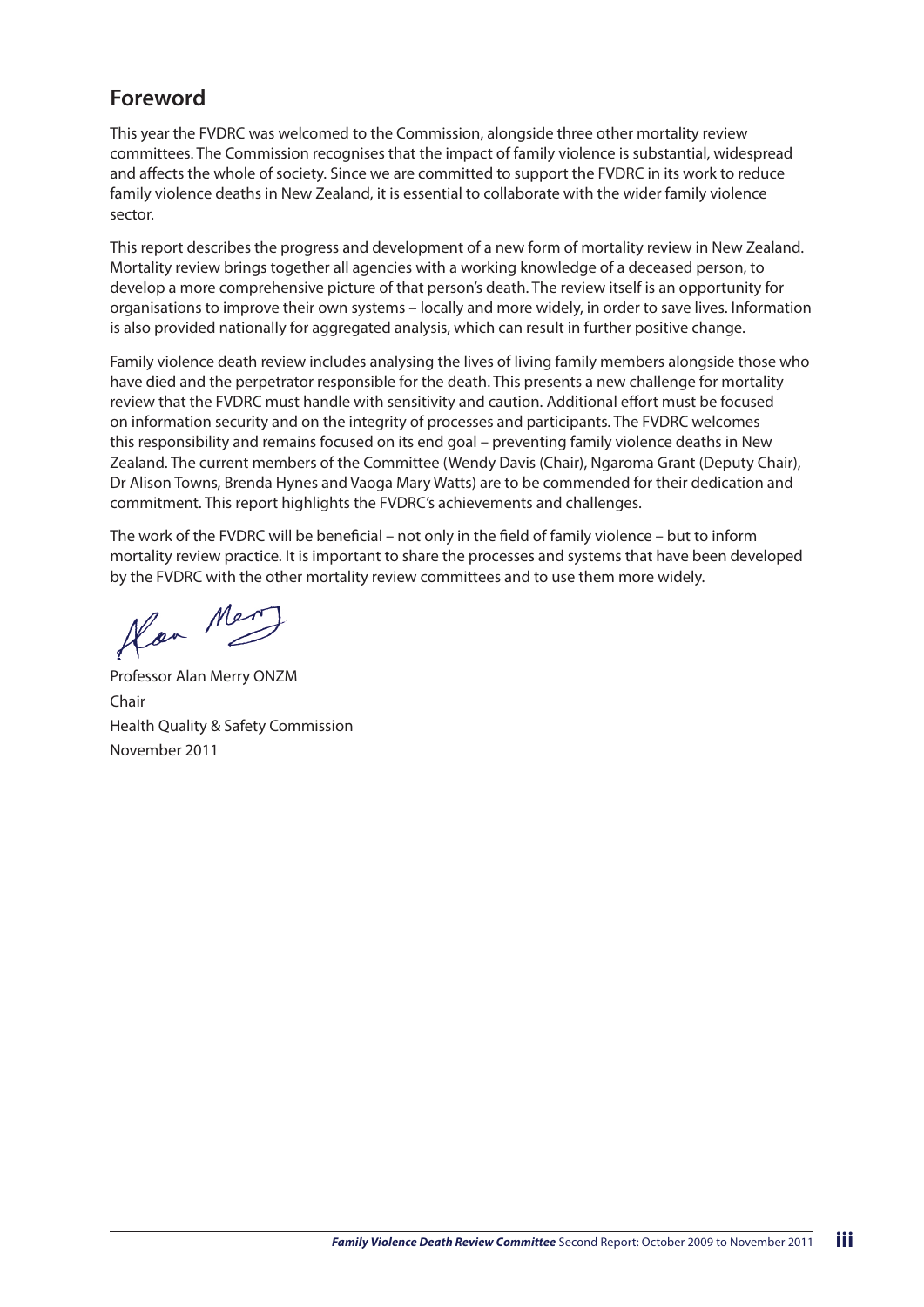## **Chair's Introduction**

I am pleased to present the FVDRC's second report; the first to the Health Quality & Safety Commission. Our overarching goal is to contribute to the prevention of violence within families and family violence deaths. This report sets out the work we have done since September 2009 and our priorities for the next stage of our work.

Each year between one-third and one-half of all homicides in New Zealand are the result of violence within families. In 2010, 26 people in New Zealand were killed directly by members of their own family. The need for comprehensive and detailed reviews of family violence deaths, focussing on prevention of future deaths, was identified as a priority by a range of non-government and government agencies.

The FVDRC was established in 2008 as a ministerial committee under the New Zealand Public Health and Disability Act 2000 and first met in October 2008. In 2010 the Health Quality & Safety Commission assumed responsibility for mortality review under the New Zealand Public Health and Disability Amendment Act 2010, and the FVDRC is now hosted by the Commission.

The FVDRC is advised by representatives from the Chief Coroner's Office, New Zealand Police, the Children's Commissioner, and the Ministries of Social Development (Child Youth and Family), Justice, Health and Corrections.

A family violence death review is a systematic analysis of the lives of victims, perpetrators and their families, as well as events leading up to and factors surrounding family violence deaths, with the purpose of identifying changes and enhancements to systems, policies and services to prevent future deaths. Over the past three years the FVDRC has worked to develop robust review systems with a clear focus on prevention (rather than establishing liability, fault or cause of death, which are the focus of other processes - eg, coronial inquests and the criminal system).

In 2010 and early 2011 the FVDRC undertook three pilot reviews to assist in developing local review panels to carry out death reviews. The pilots have enabled us to:

- • develop and refine systems to gather, manage, analyse and store confidential information for reviews
- • select and train local panel members with a broad range of relevant expertise
- adopt processes to help identify what steps might have been taken to prevent each death.

Findings from local review panels will be used in the future by the FVDRC to make recommendations for changes and improvements at a national level, and to identify local prevention measures.

From here we intend to establish standing review panels in up to seven geographical areas, with each panel having capacity to review all of the family violence deaths occurring in their region, within 12 months of each death. More detail about our path forward is set out in this report.

Our second report includes data on family violence deaths in New Zealand from 2002–2008. This builds on the work done by Jennifer Martin and Rhonda Pritchard, published as *Learning from Tragedy* in April 2010. The two largest groups of family violence deaths are couple-related deaths and child deaths, and the next stage of our review work will address those deaths in particular.

The involvement of local and national family violence agencies is vital to the integrity of our work, as is the contribution of the mortality review committees' Māori Caucus and specialist expertise from many others working in the family violence area. On behalf of the FVDRC I would like to thank everyone who has contributed to the pilot stage of our review work for giving so generously of their time and expertise, and all those who have provided support to the FVDRC.

Wendy Davis Committee Chair November 2011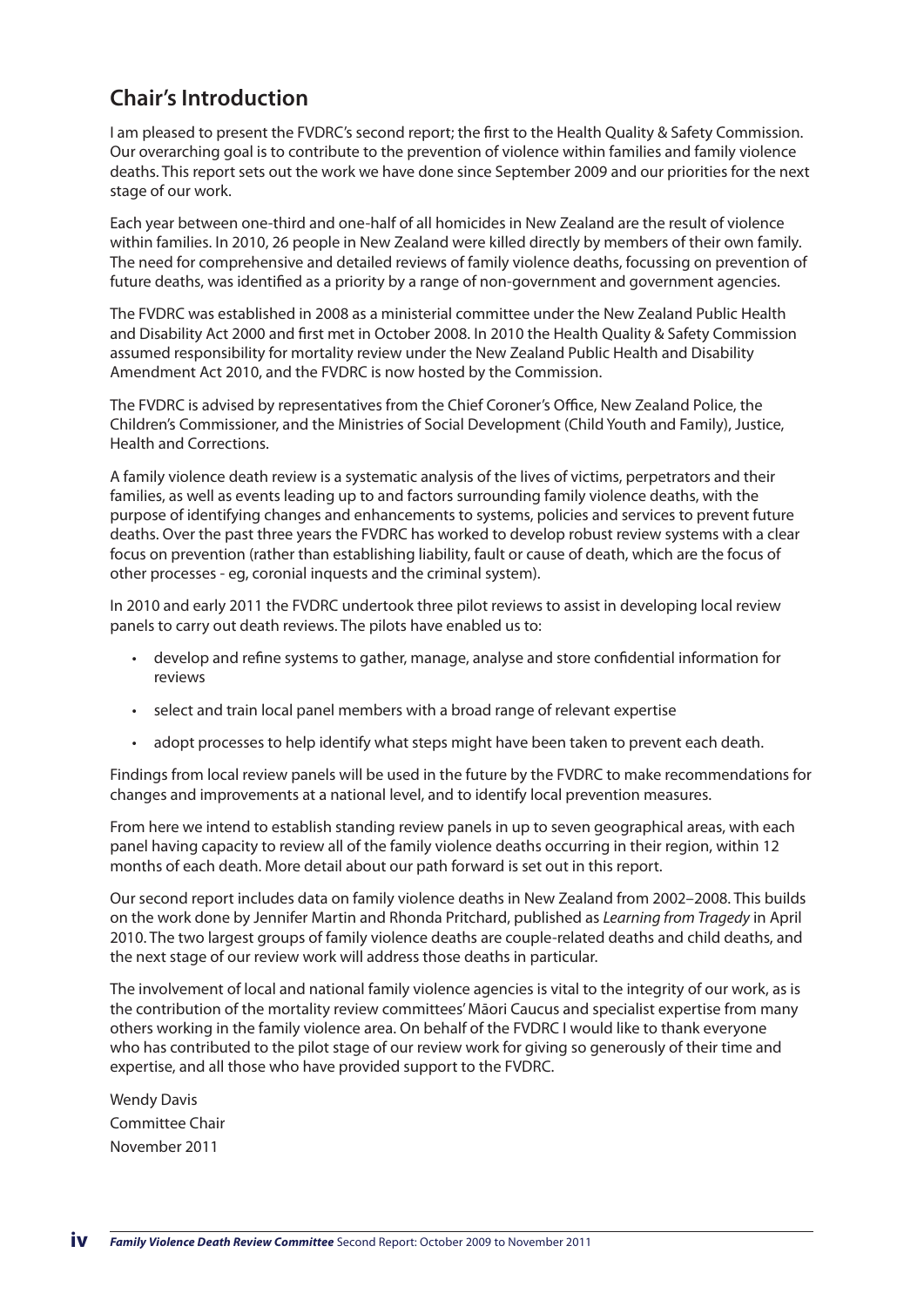## **Table of Contents**

| Appendix 3: Taking Care of Those Working on Family Violence Death Reviews  28 |  |
|-------------------------------------------------------------------------------|--|
|                                                                               |  |
|                                                                               |  |
|                                                                               |  |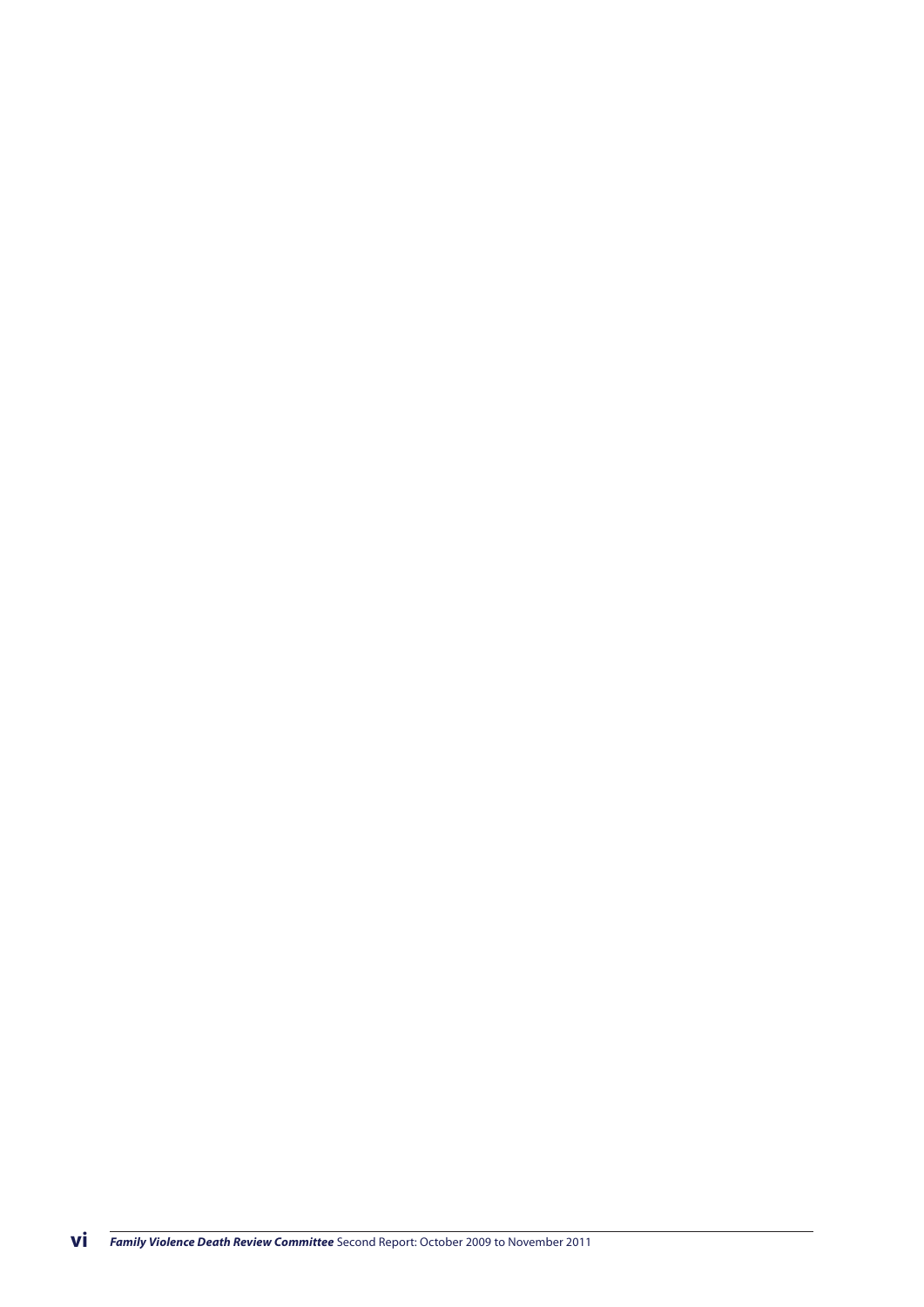## **Executive Summary**

The FVDRC has continued the work discussed in our *First Annual Report to the Minister of Health*, published in February 2010. Considerable progress has been made since then towards establishing a robust family violence death review process.

A trial review process is currently underway. The trial started with paper reviews and has moved to piloting review processes with regional review panels. The work involved in the pilots includes review panel membership selection, training of review panels, and testing review methodology and approaches – from information collection and analysis, through to conclusions and recommendations. To date, each pilot review has been centrally managed and used as an opportunity for further development of methods and approaches.

Analysis of data also provides useful direction for the FVDRC when considering priorities for focus in reviews and for understanding the patterns of family violence deaths in New Zealand. An analysis of New Zealand family violence death data for the period 2002-2008 is provided in Chapter 3. Over this time, adult (ex-)partners, children under 15 years of age and Māori were over-represented in family violence deaths. The FVDRC intends to focus on these groups in its upcoming work.

While data taken from official records is useful for the development of an effective review system, it provides only a small part of the wider range of learning which can come from more in-depth review. Chapter 3 also focuses on the pilot reviews that have been completed to date. From those pilot reviews, the FVDRC has identified issues it wishes to explore further in the upcoming year. The issues include:

- • recent release of convicted offenders
- • care for infants
- family violence training for first responders, including Police.

The FVDRC has raised these issues and their concerns with the respective government agencies and requested information and updates on actions being completed to respond to the issues. The FVDRC will carefully monitor the findings of upcoming reviews for further information about these matters and associated preventative measures.

The FVDRC's main priority is to get the regional review process and a national data collection system fully developed, as both are integral to meeting its overall objectives. When these two systems are in place the FVDRC will be able to provide an overview of family violence mortality in New Zealand and make recommendations at the systemic and strategic level. More details of the FVDRC's priorities for immediate work are set out in Chapter 4 of this report.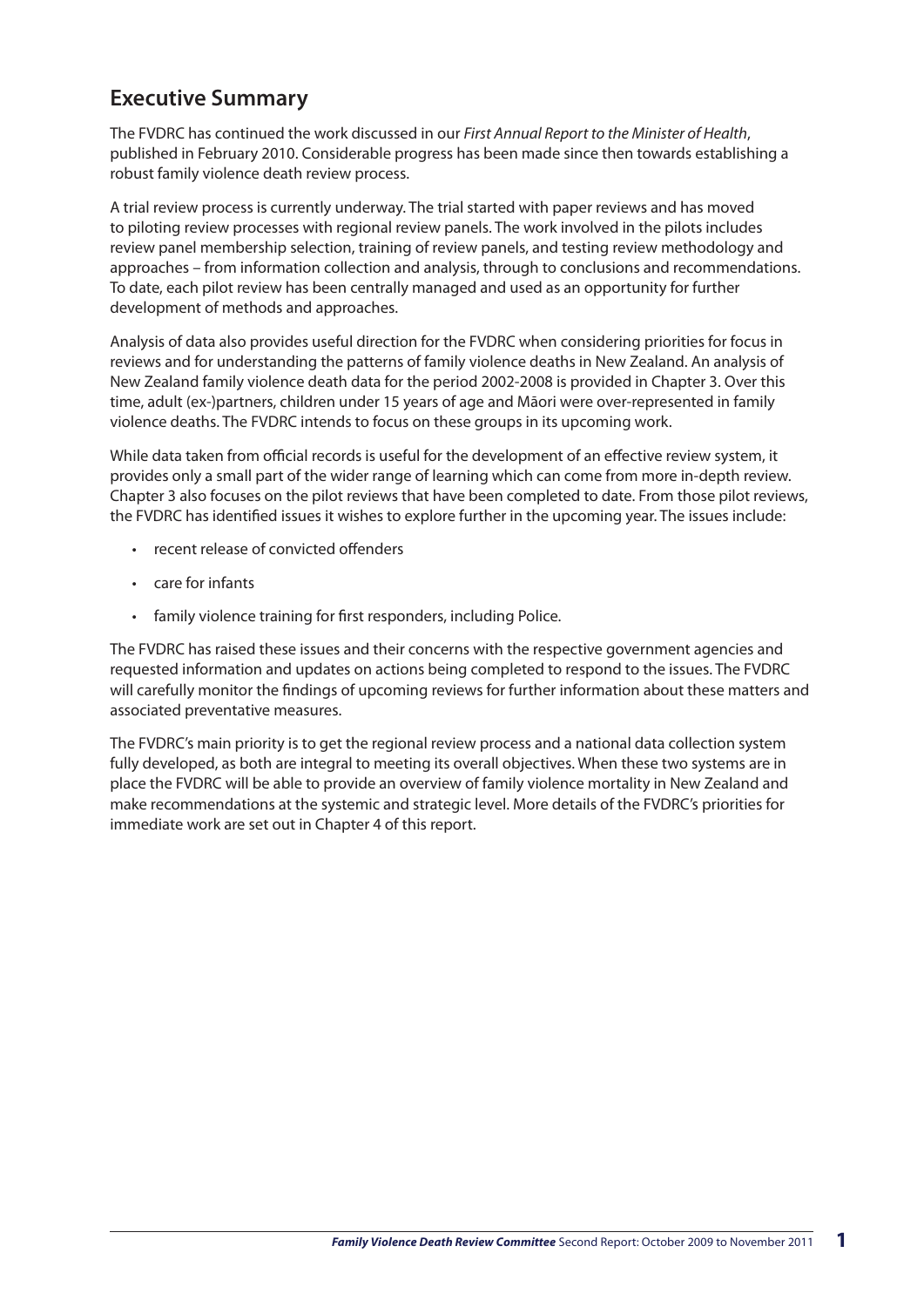## **Chapter 1: The FVDRC Review Process**

The development and implementation of a death review system that reflects the complex array of factors contributing to family violence deaths requires commitment, expertise and time.

In its *First Annual Report to the Minister of Health* (2010), the FVDRC recommended that the Minister of Health:

- 1. confirm his ongoing support for the FVDRC and its work during the establishment phase
- 2. request from his colleagues that they ensure all government organisations are supporting the FVDRC and its processes by providing requested information as quickly as possible
- 3. request that the Ministry of Health support the development of an information system that meets the needs of the FVDRC
- 4. continue to support the Family Violence Ministerial Group and the Taskforce for Action on Violence within Families.

The first, second, and fourth recommendations have been achieved. The third recommendation, related to the development of an information system for the FVDRC, is still in process, and will be discussed later in this report.

Considerable work has been undertaken since the establishment of the FVDRC in June 2008. Major progress has been made to meet one of the primary objectives of the FVDRC: to establish a sustainable and effective nationwide family violence death review system. The FVDRC has taken a carefully staged approach (Figure 1).

Stage 3: Learning from

. Data collection and analysis ·Development of information

.<br>Establishment of review

the trial

panels

system

#### **Figure 1: Development of the FVDRC review system**

Stage 4: Full implementation ·Projected for 2012

Stage 2: Developing a system for New Zealand . Reviews of the papers . Pilot reviews (3 completed and more planned)

Stage 1: Early Development

•Comparative analysis of other systems (in New Zealand and overseas) ·Investigate information collection and storage systems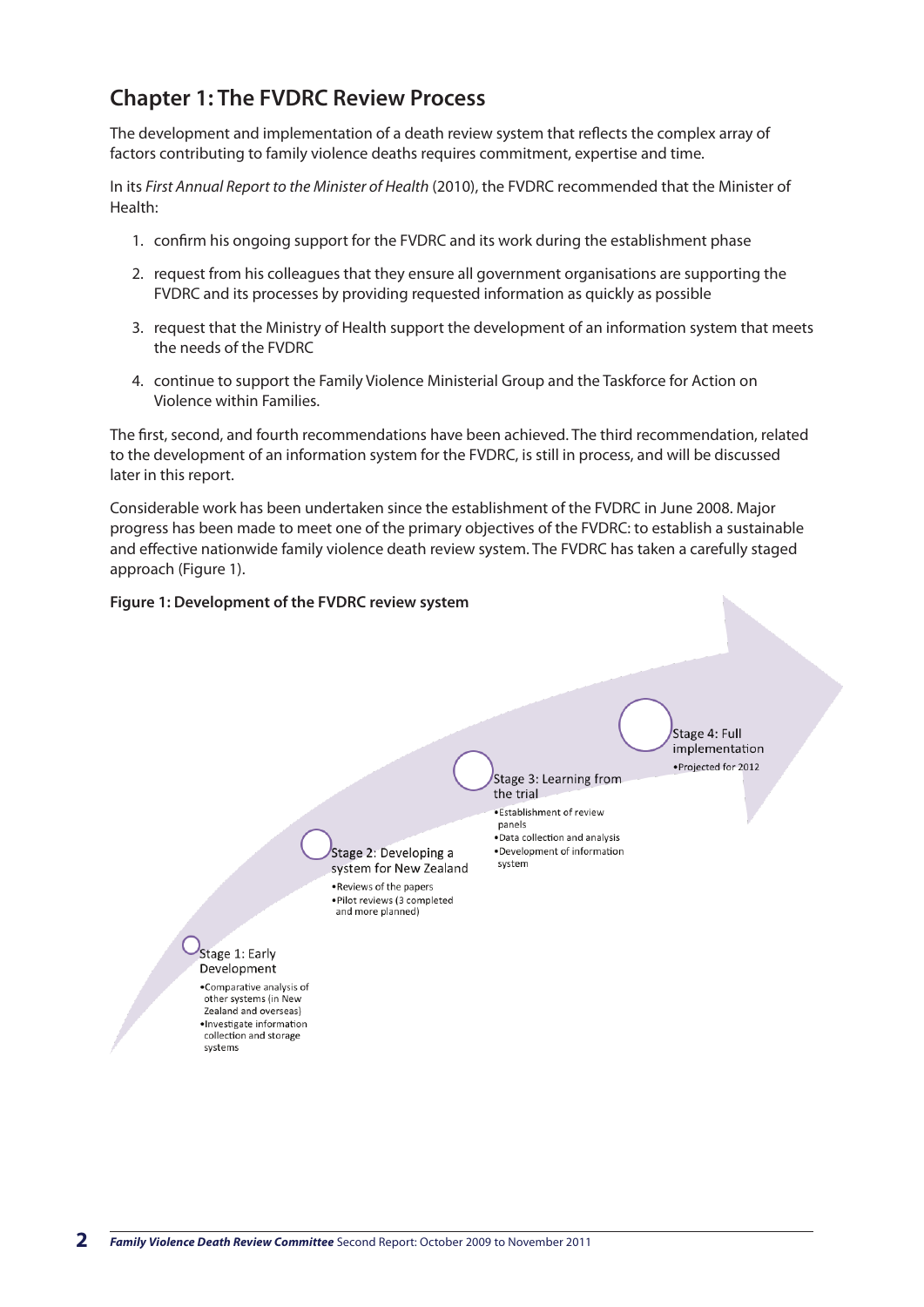#### **Developing a Family Violence Death Review System for New Zealand**

A comparative analysis of domestic and international death review systems was conducted as part of the initial design phase prior to the establishment of the FVDRC. Further analysis occurred after the FVDRC was established to identify the essential elements of a sustainable and effective death review system.<sup>1</sup> In 2009, the FVDRC consulted with the family violence sector about the review process and received 40 submissions. This feedback from the sector has contributed to the development of processes appropriate to the New Zealand context.

The New Zealand Family Violence Death Review (FVDR) System is made up of two parallel, interconnected, work streams.

- 1. The first work stream seeks to collect a standard set of data on each family violence event that can be aggregated over time and reported annually.
- 2. The second work stream involves the establishment of a two-tiered review system to examine the unique details of family violence events in order to identify ways to prevent future deaths.

The two-tiered review system comprises regional review processes for in-depth review of death events<sup>2</sup>, and a national committee (the FVDRC) to review and report on aggregated findings.

Once the basic framework of the FVDR system was agreed, the FVDRC undertook paper<sup>3</sup> reviews of three family violence events. Lessons from the paper reviews led to the FVDRC decision to conduct a series of pilot reviews as part of a trial, to further develop the FVDR processes, prior to rolling out a nationwide system.

The FVDR lead co-ordinator, appointed in 2010, led the pilots. The events selected covered a wide geographical spread and range of event types. To date, three pilot reviews have been completed and more will be undertaken. This development work provides a strong foundation for the establishment of effective and robust processes and a nationwide review network to undertake reviews and make recommendations aimed at preventing future deaths.

Each pilot review involved the following stages (see Figure 2):

- • initial information sweep from relevant agencies and individuals
- • preliminary analysis of information, followed by additional information sweeps as needed
- establishing a review panel and selection of Chair
- panel induction and training
- • review meeting(s) and identifying learnings
- • discussion of recommendations and any actions to follow
- • data entry into the FVDRC database
- • evaluation of the process and feedback for ongoing development.

<sup>1</sup> While these elements were not explicitly identified in the FVDRC's First Annual Report to the Minister of Health, a number of them were alluded to in the FVDRC goals for 2009/10 (2010: 5). These goals related to objectives like: engaging with local communities, establishing and supporting relationships across sectors, engaging with appropriate cultural specialists, and so on.

<sup>2</sup> A family violence event can comprise multiple victims or multiple perpetrators.

<sup>3</sup> These reviews were paper-based and conducted by the FVDRC. Files and records were collected from a variety of agencies which had contact with the victim/s and perpetrator/s. No interviews were conducted.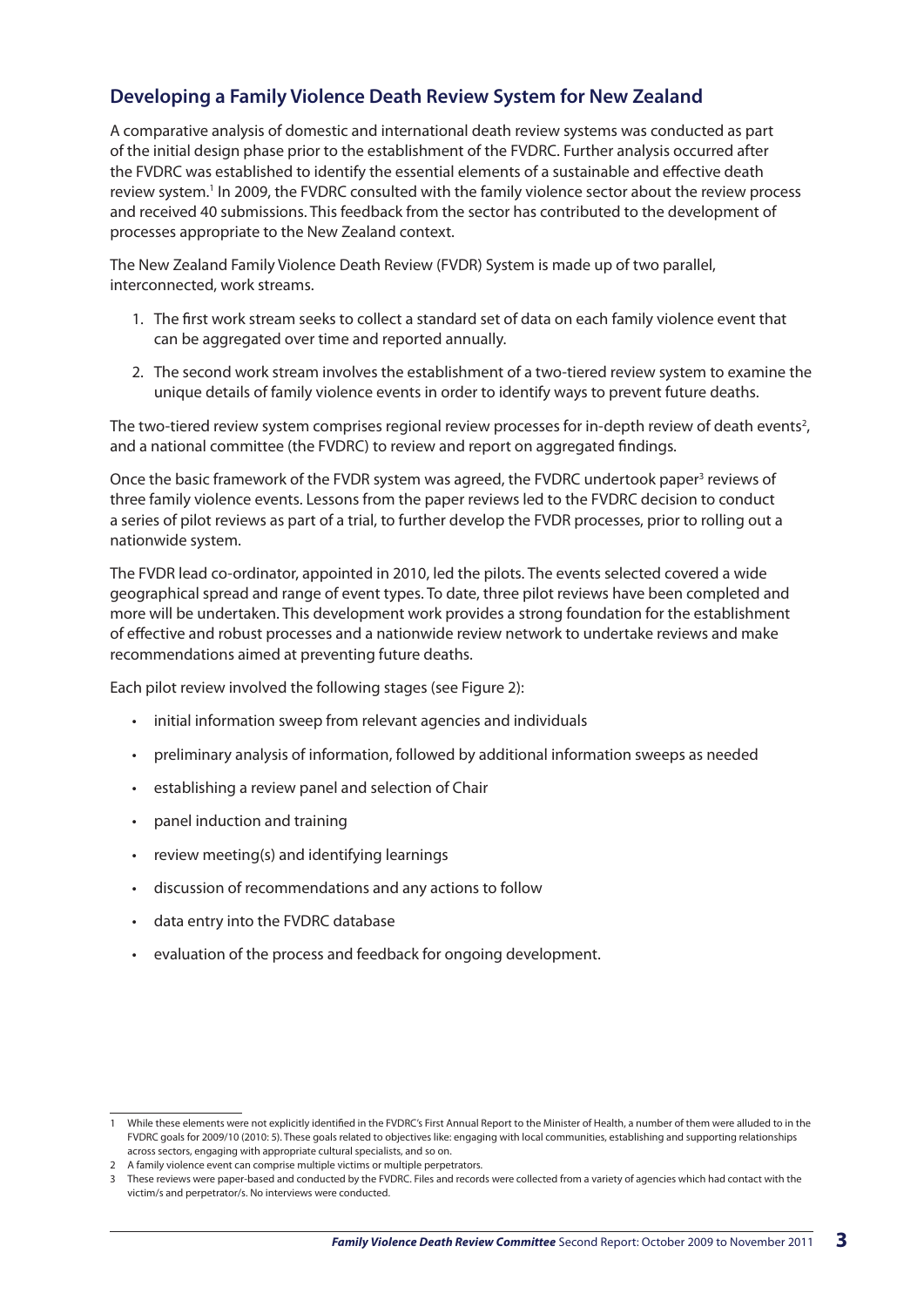#### **Figure 2: The stages of a family violence death pilot review**



Each pilot review was centrally-led and managed. Local participants were selected from relevant government and non-government agencies to join each local panel as 'agents' and participate in the death reviews. The information collection and review process was developed, updated and reviewed as each pilot review progressed. Panel members and any FVDRC observers present at the reviews provided feedback on the process. Each pilot consisted of three meetings; the last meeting was devoted to debriefing and evaluating the process.

#### **Learning from the pilot reviews**

On completion of each pilot review, the process was analysed and improvements made, including further development of the:

- • process to establish and train regional review panel members, including provision of support during the review
- • review methodology, ranging from initial collection of information to the framework for analysis and conclusions
- system for data collection and storage for the family violence death review database
- • development of recommendations informed by review findings and aimed at preventing future deaths and improving interagency systems.

#### *Panel membership*

Learning from the pilot reviews has reinforced the importance of panel composition (ie, multidisciplinary and interagency membership with gender and ethnic balance) and the personal and professional attributes of the panel members. Attributes such as sensitivity, collaboration, respect, and a 'no blame' approach (consistent with the FVDRC terms of reference) are critical to the success of the review.

The pilot reviews showed the importance of getting a balance between the knowledge and expertise required to conduct a family violence death review, the personal attributes appropriate for such a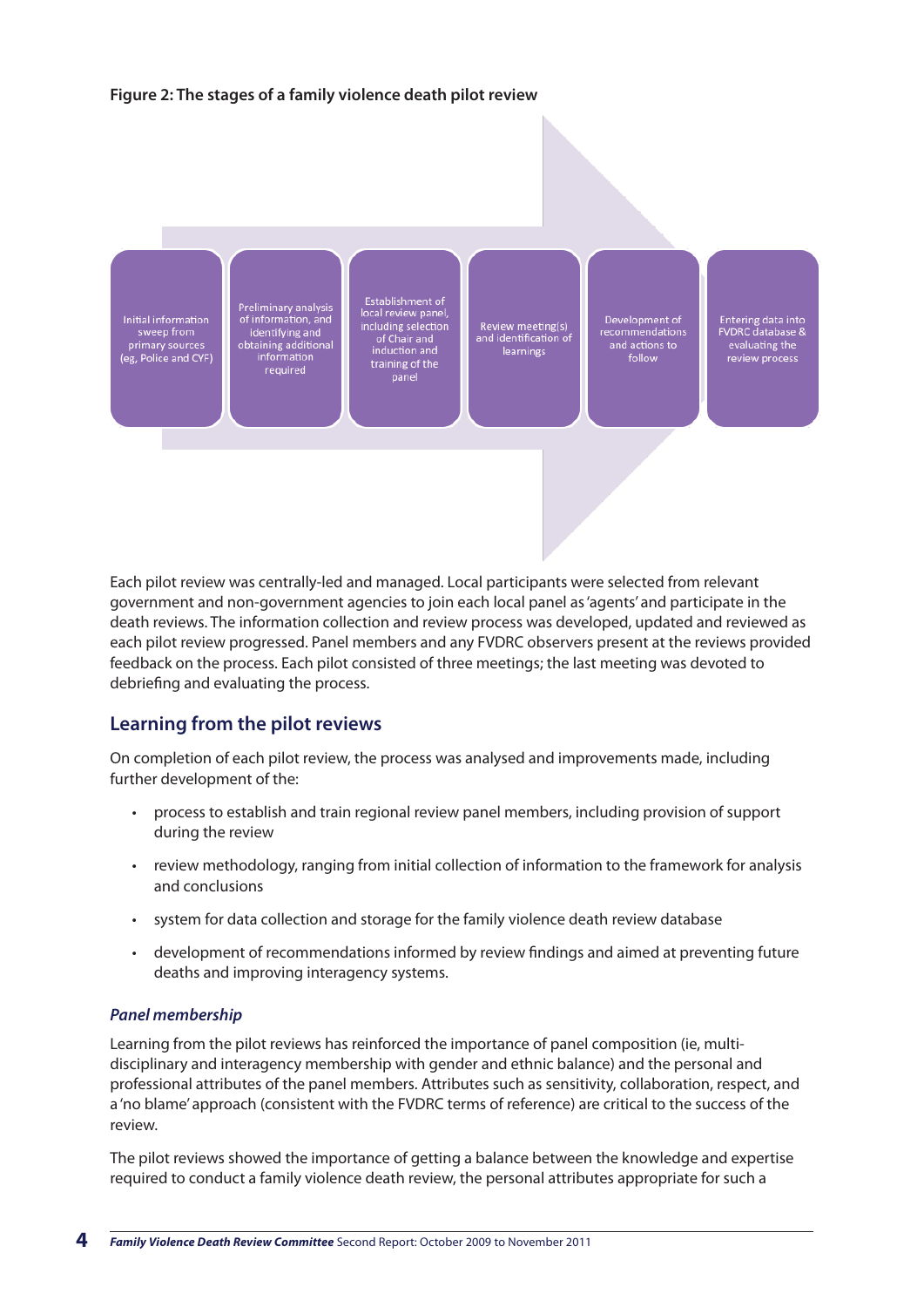review, and adequate support available to the panel member.

It is also important that the people who participate in reviews have standing or status within their own organisations and the community to be influential and able to respond to findings and recommendations resulting from the review.

#### *Cultural considerations*

It is essential to have a range of ethnicities on each panel and culturally safe processes while ensuring the safety of the individual. The FVDRC recognises the importance of cultural safety, particularly for Māori and Pasifika people and others of minority ethnicity engaging in family violence death review processes. The FVDRC starts each meeting with whakawhanaungatanga and ends with a poroporoaki.

There must be appropriate representation on the local and national committees to ensure the wellbeing of all concerned in what can be a very demanding process. Learnings from one pilot review in particular provide an exemplar for culturally safe processes.

#### *Panel induction, training and coordination*

A training package has been developed and updated in response to training needs, feedback from the panels and to incorporate best practice. Induction and training is currently undertaken by the lead coordinator to ensure consistent standards across the panels.

The role of the lead co-ordinator is critical to the success of the development of a nationwide review system.

#### *Conducting the reviews*

While there are similarities with other mortality review systems, a family violence death review system is new to New Zealand and to those developing the process and participating in the reviews. The review of family violence deaths differs from other mortality review because of the inclusion of both victim and perpetrator information, and the complexity and the sensitivity of the subject matter.

The pilot reviews conducted to date have highlighted the need for an analytical framework to enhance the FVDRC's ability to understand findings, identify key themes and make national and local recommendations. This is important to help achieve the FVDRC's overall objective, which is to prevent family violence deaths by improving systems, policies and services at the local and national level.

The details of most family violence events are very complex and can be difficult to analyse in a manner that leads to clearly prioritised recommendations. An analytical framework will enable reviewers to easily organise the information, sort through the complexity, consider the multiple socio-environmental factors that may have contributed to the event and then prioritise recommendations and actions.

The review process piloted to date is working well. The current framework model will be developed so that it can be replicated and the required volume of cases can be reviewed efficiently.

#### **Developing the information system**

Provisions relating to mortality review committee collection of information and its use are detailed in the NZ Public Health and Disability Act 2000 (the Act) Schedule 5, including strict confidentiality, and conditions for collection, storage and use of data. The Act:

- • enables the FVDRC to appoint agents to collect information on its behalf (agents are subject to strict confidentiality requirements)
- • enables a person to provide requested information to the FVDRC without breaching the Privacy Act 1993 or the Health Information Privacy Code 2004
- • provides that information collected for the purpose of mortality review is not to be subject to the requirements of the Official Information Act 1982.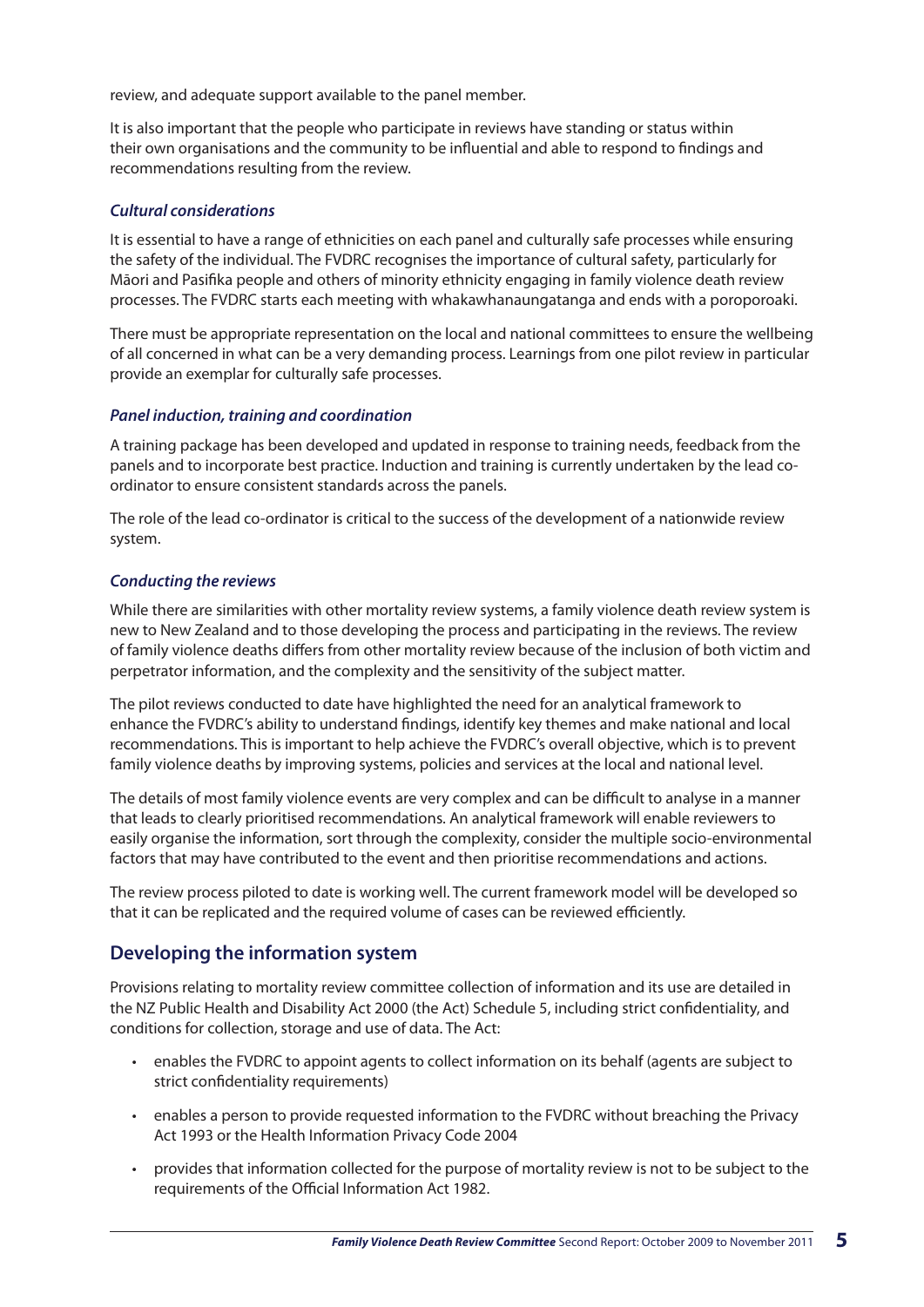The University of Otago's Mortality Review Data Group is contracted to provide information collection, storage and some analysis services to the Child and Youth Mortality Review Committee (CYMRC) and the Perinatal and Maternal Mortality Review Committee (PMMRC). The FVDRC is not included in this contract, nor is the Perioperative Mortality Review Committee (POMRC).

The FVDRC Data Working Group (a sub-group of the FVDRC) has conducted a thorough assessment of the data stored by other family violence death review committees, reviewed recent literature on family violence risk factors and developed a comprehensive list of data fields that might be collected from each review. The list of data fields is being used to develop a minimum data set for the FVDRC and to assist with the analysis of information collected by different agencies working with family violence in New Zealand.

The FVDRC has actively worked to build trust and good will with agencies and individuals working in the family violence sector. This has strengthened our understanding of the types and nature of information held by each respective agency, the format it can be provided in and any specific requirements the agency may have regarding transfer or use of the information.

Under its terms of reference, the FVDRC is required to provide protocols for the safe and secure collection and storage of information. As noted in its first report*,* the FVDRC has sought expert advice on secure information sharing (2010: 13) and has taken care to develop robust systems to assure agencies that the information they are providing to the FVDRC is safe and secure.

Agencies seem to prefer providing information to the FVDRC in differing ways, resulting in a number of methods used to store or access information. Procedures and protocols have been developed to ensure the safe collection, transfer, storage and use of information, regardless of the method by which it is obtained.

The FVDRC has developed and implemented procedures to manage the data received manually, in hard copy and electronically. The guidelines and protocols build on earlier work undertaken to establish contacts and build strong relationships with agencies which are key information sources for family violence review (eg, the New Zealand Police and Child Youth and Family (CYF)).

See Appendix 4 for more information on information security processes.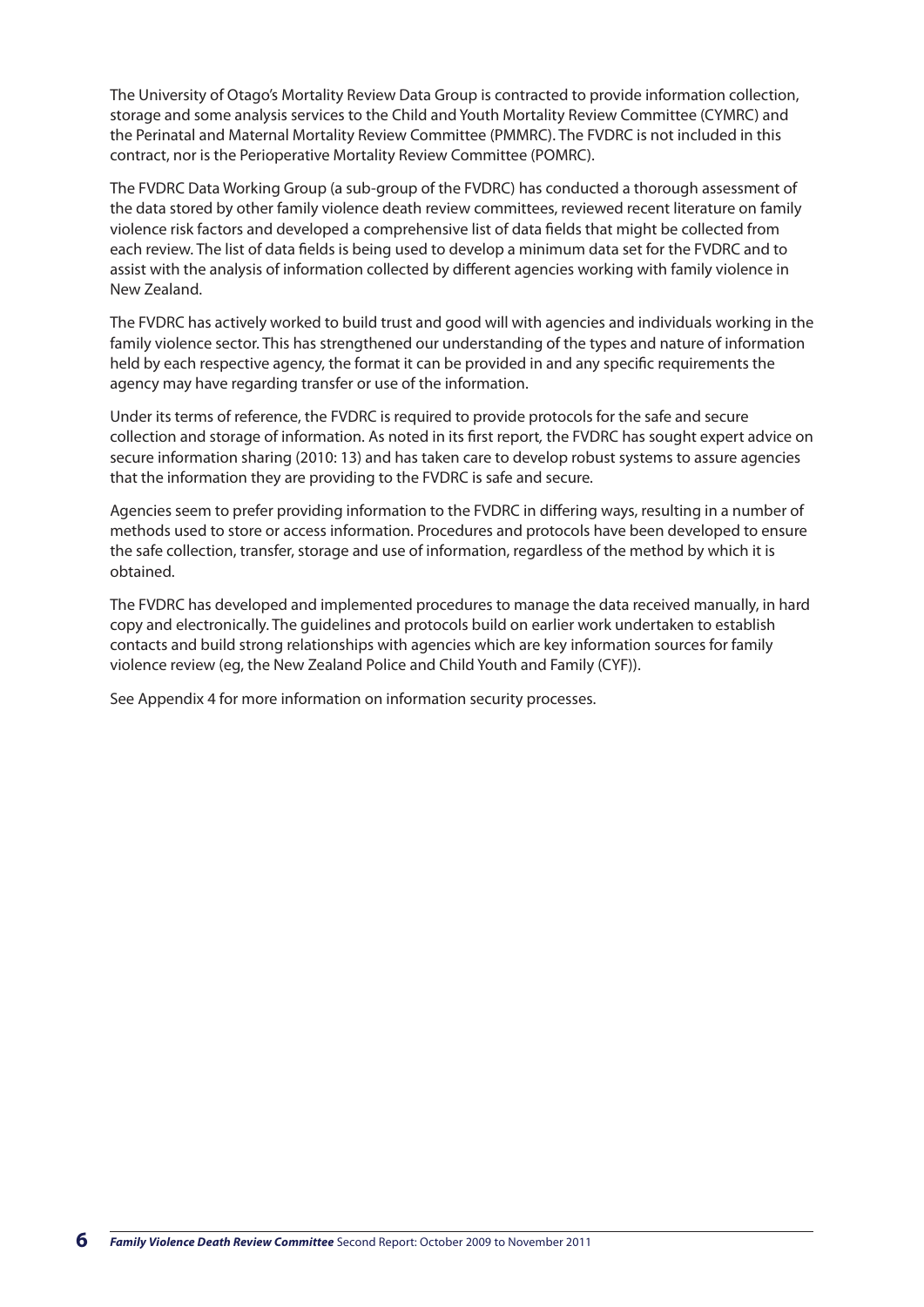## **Chapter 2: Key Achievements for 2009/10**

In our *First Annual Report to the Minister of Health* (2010), the FVDRC set out 12 goals. Table 1 provides an update on the FVDRC's progress in relation to those goals.

| Goal                                                                                                                                                                                                      | <b>Progress</b>                                                                                                                                                                                                                                                                                                                |
|-----------------------------------------------------------------------------------------------------------------------------------------------------------------------------------------------------------|--------------------------------------------------------------------------------------------------------------------------------------------------------------------------------------------------------------------------------------------------------------------------------------------------------------------------------|
| Complete pilot reviews to ensure the<br>integrity of the review process and<br>the reliability of data collection.                                                                                        | Tools, processes and systems for local review were developed<br>in the trial process. Three pilot reviews were completed as at<br>30 September 2011 and initial planning for more pilot reviews<br>has also been completed.                                                                                                    |
| Further develop the family violence<br>death review process.                                                                                                                                              | A 'continual improvement' model is being used to refine and<br>improve review processes based on the evaluations of the trial<br>process.                                                                                                                                                                                      |
| Refine processes for responsible<br>agencies and local groups to 'take<br>back the learnings' of the review<br>process to their organisation and<br>implement change at a local and/or<br>national level. | 'Local learnings' have occurred as part of the trial. The process<br>for taking 'learning' from local review back to the organisations<br>involved has been established as part of the overall tools,<br>processes and systems. Further refinement will occur as the<br>trial progresses and the review system is implemented. |
| Appoint a lead co-ordinator to<br>facilitate family violence death<br>reviews.                                                                                                                            | A lead co-ordinator was initially seconded from the Ministry of<br>Social Development. The secondment period for the lead co-<br>ordinator ended at 30 June 2011 and a new lead co-ordinator<br>employed by the Commission began in August 2011.                                                                               |
| Establish a fully functioning data<br>collection and resource information<br>system to report on and analyse<br>family violence deaths, while<br>ensuring strict security protocols are<br>in place.      | Currently there are two database systems:<br>1. a death notifications data storage system has been set<br>up and is regularly updated. The notification system<br>provides data to the FVDRC and secretariat to inform<br>decision making and planning                                                                         |
|                                                                                                                                                                                                           | 2. an optimal model for reviewing data has been<br>developed to inform a future system. In the interim, a<br>temporary storage system is in use.                                                                                                                                                                               |
|                                                                                                                                                                                                           | The Commission aims to establish a comprehensive data<br>storage and analysis system to be utilised by all of the<br>mortality review committees over the next year.                                                                                                                                                           |
| Engage with local communities in the<br>family violence death review process.                                                                                                                             | The FVDRC consulted with the family violence sector on the<br>review process and received 40 submissions. The feedback<br>was helpful for the further development of ideas and to<br>ensure a direction appropriate to the New Zealand context.                                                                                |
|                                                                                                                                                                                                           | National contacts were used to identify and link with regional<br>and local family violence sector representatives to take part in<br>regional review panels.                                                                                                                                                                  |
| Engage with Māori at national and<br>local levels to ensure culturally<br>appropriate and effective reviews<br>occur and Māori are involved in the<br>family violence death review process.               | Contact has been made nationally and locally to ensure Māori<br>involvement in reviews that have occurred to date. Further<br>engagement is required to ensure appropriate involvement<br>continues to take place.                                                                                                             |

#### **Table 1: Progress on the Family Violence Death Review Committee's goals for 2009/10 from its** *First Annual Report to the Minister of Health*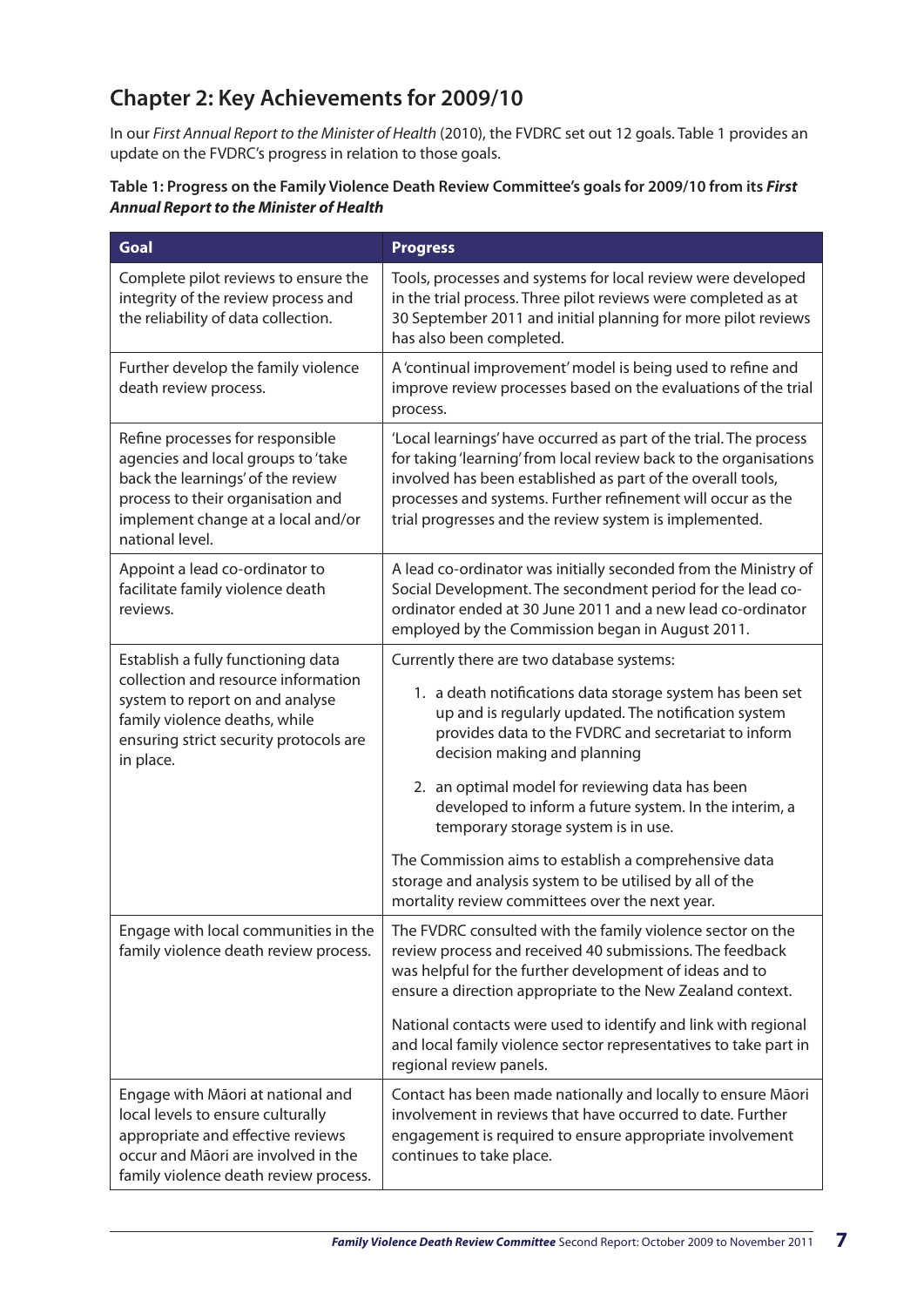| Goal                                                                                                                                                 | <b>Progress</b>                                                                                                                                                                                                                                                                                                                                                                                                                 |
|------------------------------------------------------------------------------------------------------------------------------------------------------|---------------------------------------------------------------------------------------------------------------------------------------------------------------------------------------------------------------------------------------------------------------------------------------------------------------------------------------------------------------------------------------------------------------------------------|
| Establish relationships across sectors<br>and communities so any future work<br>fits within the framework of whānau<br>ora.                          | Additional engagement and relationship building is required<br>nationally and regionally to ensure fit with the whanau ora<br>framework.                                                                                                                                                                                                                                                                                        |
| Engage with appropriate cultural<br>specialists in each death review case.                                                                           | Engagement is occurring but further work is required to<br>ensure cultural expertise (especially Pasifika) in reviews. A<br>more systematic approach will be developed as part of the<br>trial.                                                                                                                                                                                                                                 |
| Establish clear and safe protocols<br>for the involvement of family and<br>whānau.                                                                   | Sensitivity and privacy issues need to be carefully considered<br>prior to involving family and whānau. The development of<br>protocols is ongoing.                                                                                                                                                                                                                                                                             |
| Establish protocols and tools to assist<br>the FVDRC and its representatives in<br>dealing with stressful materials.                                 | Professional supervision is provided to staff and committee<br>members dealing with stressful material, but additional work<br>is required on tools and protocols. The FVDRC has developed<br>guidelines that are being used in the pilot reviews (see<br>Appendix 3). At national meetings, the FVDRC dedicates time<br>at the start of the meeting to whakawhanaungatanga and at<br>the end of the meeting for a poroporoaki. |
| Continue to develop relationships<br>with the family violence sector,<br>government agencies / organisations,<br>key stakeholders and the community. | Relationships have been established with key government<br>and non-government agencies. Ongoing relationship building<br>is required to ensure cross sector linkages.                                                                                                                                                                                                                                                           |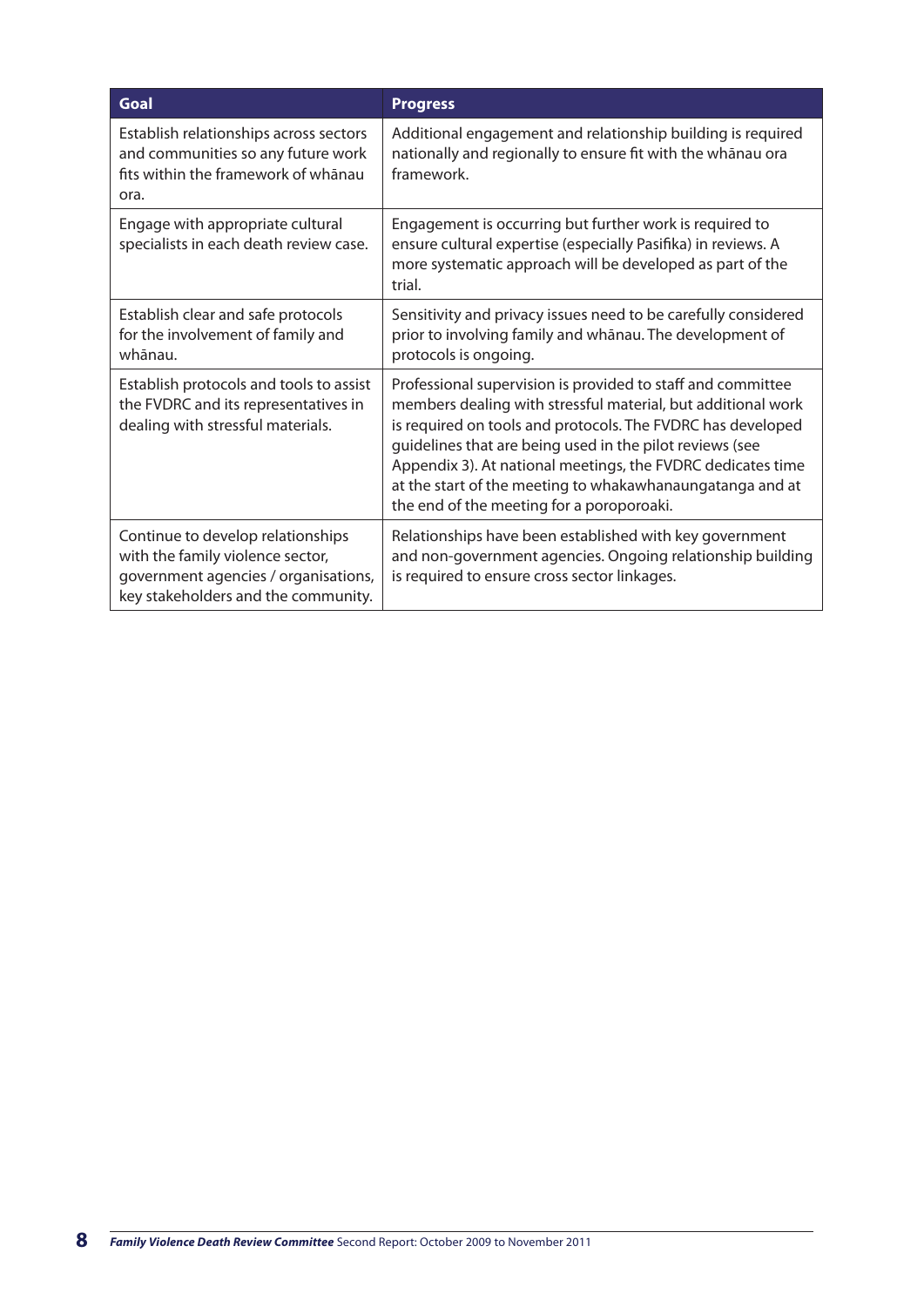## **Chapter 3: Data Report and Analysis**

The FVDRC's Terms of Reference define a family violence death as:

*The unnatural death of a person (adult or child) where the suspected perpetrator is a family or extended family member4 , caregiver5 , intimate partner, previous partner of the victim, or previous partner of the victim's current partner.6*

#### **Family violence deaths in New Zealand from 2009-2010**

At the time of writing this report, the New Zealand Police have identified 88 culpable deaths in 2009 and 72 in 2010 (see NZ Police April 2010 and NZ Police April 2011, respectively). Of these, 42 were classified as family violence related for 2009 while preliminary data collection indicates 26 were family violence related for 2010. Additional analysis will be completed as more data is obtained.

#### **Table 2: Family violence deaths, 2009-2010**

|                                       | 2009 | 2010 |
|---------------------------------------|------|------|
| Culpable deaths / victims of homicide | 88   | フつ   |
| Family violence deaths                |      | 26*  |

**Note:** The table shows culpable deaths / victims of homicide identified by the New Zealand Police. "A culpable death is one where the killer(s) is (are) liable for murder, manslaughter or infanticide" (April 2010: 3). This is live data, which means that the figures may change as additional information is collected on each case. Since investigations for suspicious deaths can take months, or even years, to complete, it can take a number of years for the data to be deemed complete.

\* Preliminary count of family violence deaths identified by the FVDRC at the time of writing this report.

#### **Family violence deaths in New Zealand from 2002-2008**

Before the FVDRC was established, researchers Jennifer Martin and Rhonda Pritchard, from the Ministry of Social Development (MSD), completed a study on all family violence deaths in New Zealand for the five-year period 2002 to 2006.<sup>7</sup> This study was commissioned to inform the development of the FVDRC. Because the Martin and Pritchard study was not published until 2010, its findings were not included in the FVDRC's *First Annual Report to the Minister of Health*.

Recently the FVDRC commissioned Judy Paulin to replicate Martin and Pritchard's research and analysis for the two-year period, from 2007 to 2008. Paulin replicated parts but not all of Martin and Pritchard's research because Paulin was unable to access all of the variables that were included in the original research (see Appendix 5 for more information). The data reported in this chapter is from the Martin and Pritchard study (2010) and the research completed by Judy Paulin.

Consistent with the Martin and Pritchard research, the FVDRC has chosen to present the data according to type of family violence death, in the belief that each type will be best understood from separate analysis. The three different types of family violence death that the FVDRC has chosen to analyse are:

- 1. couple-related deaths, where a suspected perpetrator<sup>8</sup> killed their current partner, ex-partner and/or the ex-partner's new partner
- 2. deaths of children and young people under 15 years of age

<sup>4 &#</sup>x27;Family or extended family member' is used in the broadest sense and includes whānau, hapū, mother, father, child, sibling, grandparent, aunt, uncle, step-parent, and foster-parent.

<sup>5 &#</sup>x27;Caregiver' refers to a person living in a 'domestic' relationship with, and providing care for, the victim.

<sup>6</sup> The following categories of deaths are initially excluded from this definition: suicides; assisted suicide (based on pact); deaths from chronic illness resulting from sustained violence; and accidental deaths related to family violence incidents, including bystanders. This definition of family violence death, which is from the FVDRC Terms of Reference, will be reviewed in 2012.

<sup>7</sup> Martin and Pritchard use the term within-family homicides, but these are referred to as 'family violence deaths' in this report.

<sup>8</sup> The terms 'suspected perpetrator' and 'perpetrator' are used interchangeably throughout this report. The research includes all perpetrators and suspected perpetrators, meaning those that are convicted perpetrators as well as those that have not been convicted in relation to the death but might be once the legal proceedings are complete.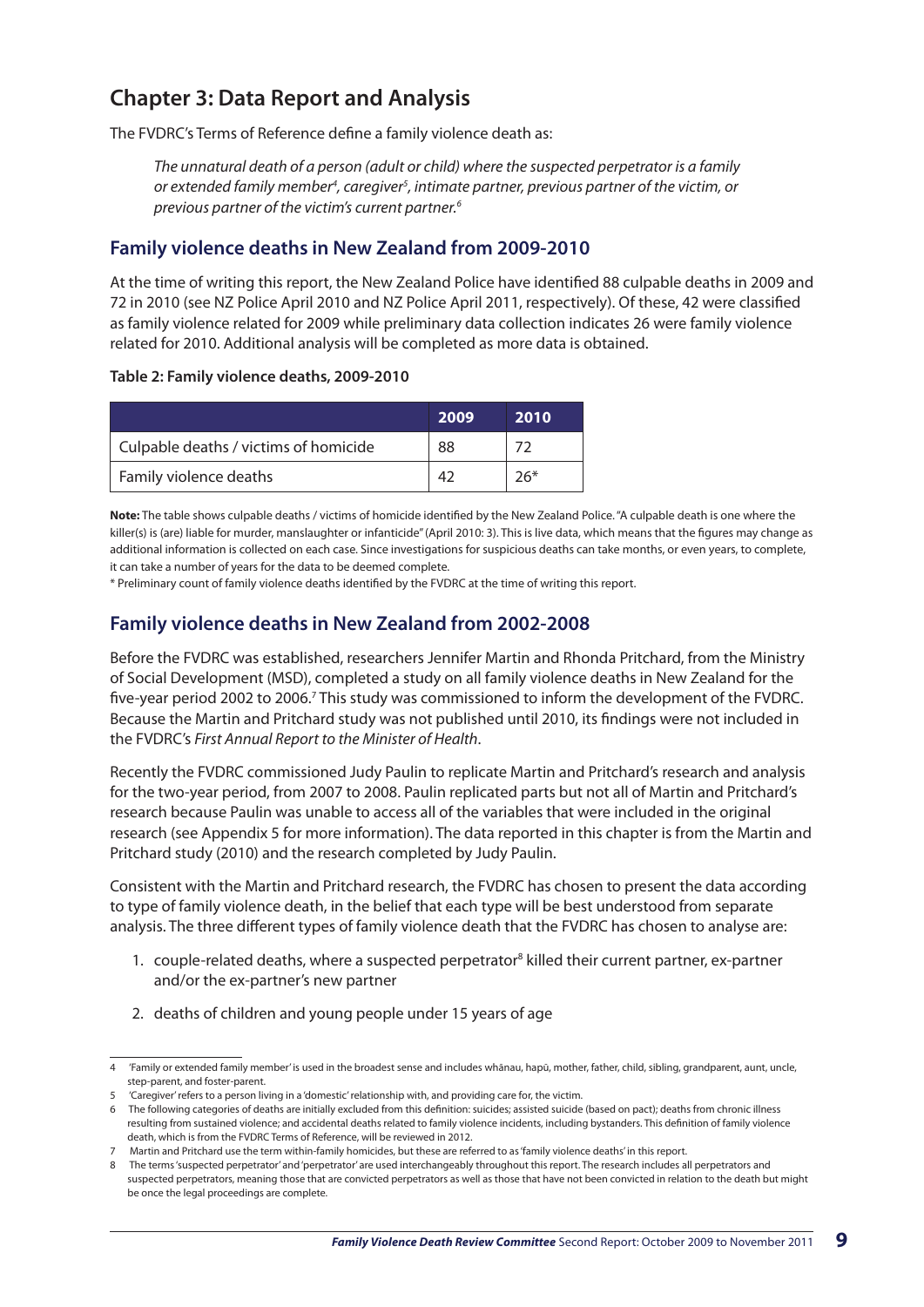3. other family member deaths, where the adult victim was not in a couple-related relationship to the perpetrator but rather a sibling, cousin, child or young person over 15 years of age, parent, aunt, uncle, step-parent or in-law.

In the period 2002-2008, 186 family violence deaths were identified by the FVDRC. This equates to approximately 27 per year on average.

There were 209 suspected perpetrators of family violence homicide. Sixteen of the family violence death events had more than one suspected perpetrator. Similarly some death events had multiple victims, with the 186 deaths being associated with 180 events.

Of the 186 family violence deaths, 100 were couple-related, 49 were children and 37 were another family member of the suspected perpetrator (Figure 3). Some of the child deaths were in the context of couple-related violence (Martin and Pritchard 2010: 36).



#### *Couple-related deaths*

From 2002-2008, there were 103 perpetrators and 100 victims of couple-related family violence. Couplerelated family violence in New Zealand is mostly committed by males against their female partners and, sometimes, males against their former partner's perceived new partner (Table 3).

|  | Table 3: Sex of perpetrators and victims of couple-related deaths in New Zealand, 2002-2008 |  |
|--|---------------------------------------------------------------------------------------------|--|
|--|---------------------------------------------------------------------------------------------|--|

|                                                             | Female victim<br>$(n=76)$ | Male victim<br>$(n=24)$ |
|-------------------------------------------------------------|---------------------------|-------------------------|
| Male perpetrators (n=85)                                    | 75                        | $13*$                   |
| Female perpetrators $(n=8)$                                 |                           | 7∞                      |
| Perpetrators in combination <sup><math>*</math></sup> (n=9) |                           |                         |

\* These were all new male partners of the female victim.

<sup>∞</sup> Two of these cases occurred between 2002 and 2006, while the other five occurred during 2007 and 2008. This highlights the importance of small number variation and the difficulties related to identifying trends in New Zealand.

<sup>‡</sup> These events consisted of two or more perpetrators working in combination against one victim. Generally, these events involved male and female combinations although there was one event with two female perpetrators.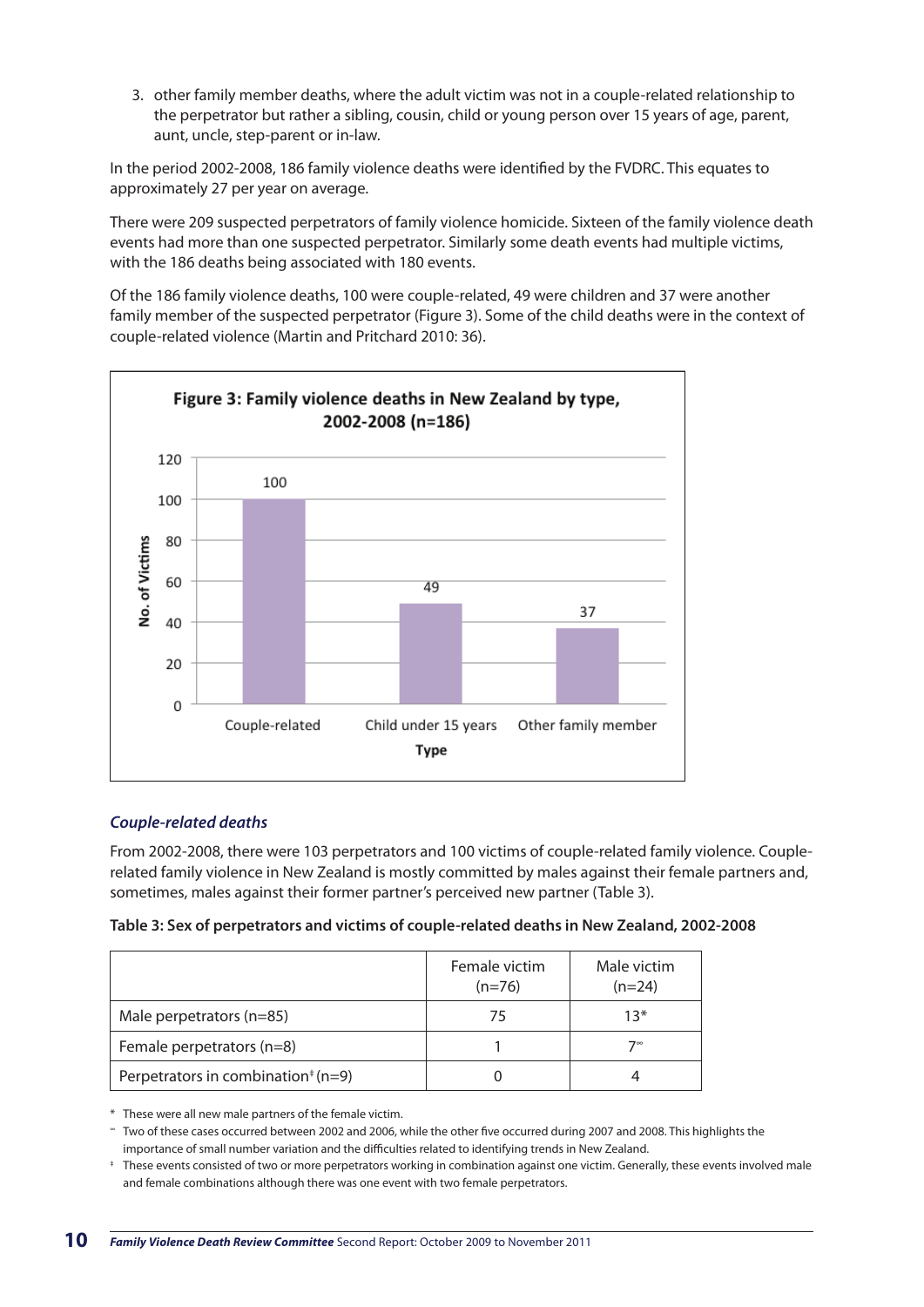Figure 4 shows the distribution of couple-related victims and perpetrators by age group. Perpetrators of couple-related family violence deaths are generally older than the victims.



According to Martin and Pritchard, one of the risk factors of lethal violence is if the woman's male partner is 10 years older or younger than she is (2010: 8). They found that almost a quarter of the relationships where a family violence death occurred had a 10-year age gap, often with the male perpetrator being 10 years (or more) older than the victim (29).

International intimate partner death review processes have shown that couple-related deaths frequently involve multiple associated factors, which in combination contribute to the perpetrator's lethal use of violence (eg, Office of the Chief Coroner for the province of Ontario 2009). Overall, the New Zealand findings from 2002-2008 suggest that the most common factors contributing to the events were:

- threatened, imminent or recent separation
- violence
- alcohol and/or drug abuse, particularly by the perpetrator
- jealousy.

At least a third of all perpetrators of couple-related family violence deaths in 2002-2008 were reported to have made specific threats or warnings to either the victim or other associate prior to the event.

The most common methods used to kill were use of a knife or assault without a weapon.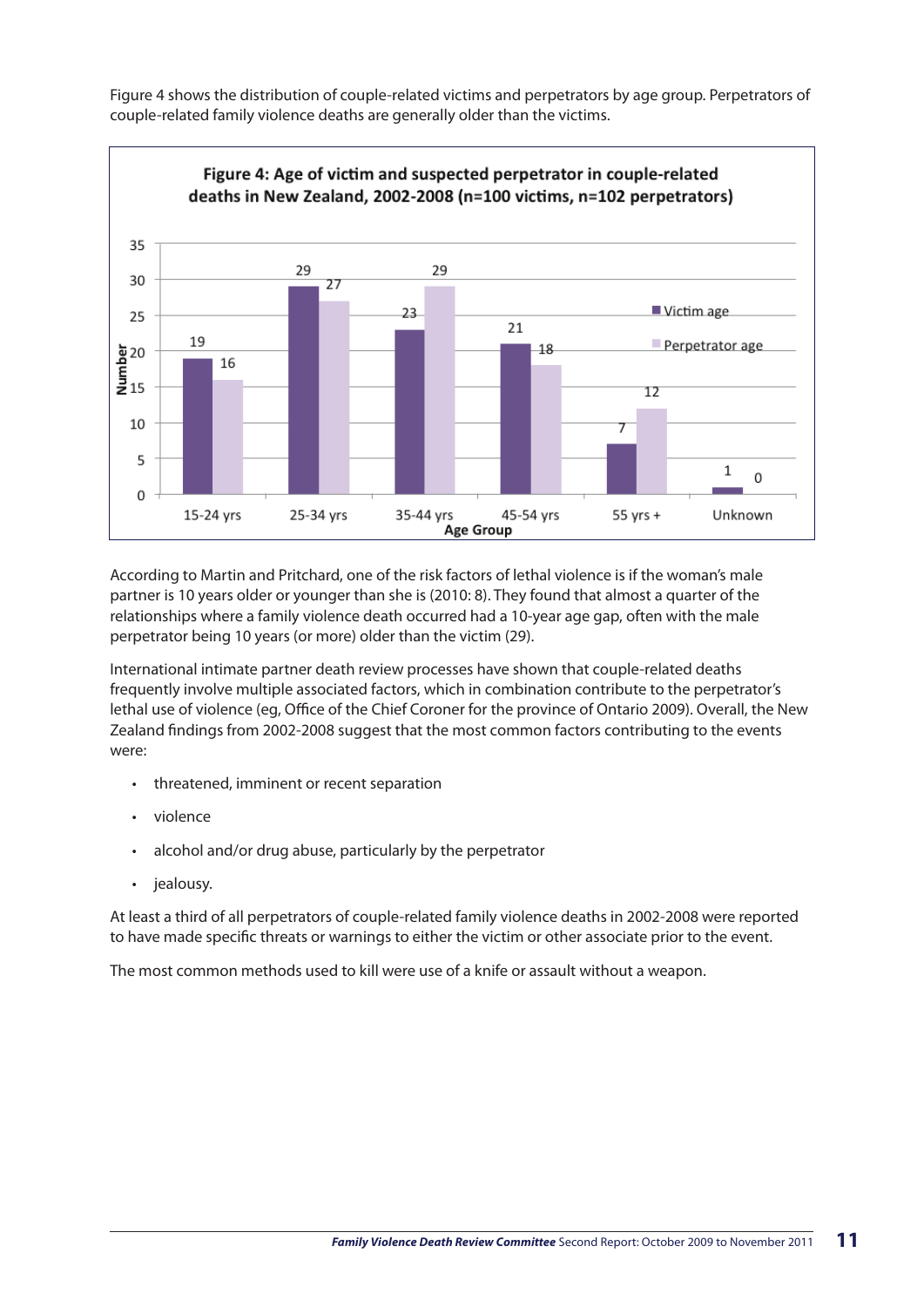#### *Child deaths*

From 2002-2008, there were 58 perpetrators of child family violence deaths and 49 victims (children under 15 years).

Of the victims, 19 were less than one year old, 19 were between 1-4 years, five were between 5-9 years, and six were between 10-14 years, as shown in Figure 5.



Babies younger than 12 months were most vulnerable to child death from family violence, as shown in Figure 6.



**Note:** the national average figure (0.62) is the rate of family violence deaths per 100,000 population across all age ranges. Source for the population data is Census 2006 from Statistics NZ.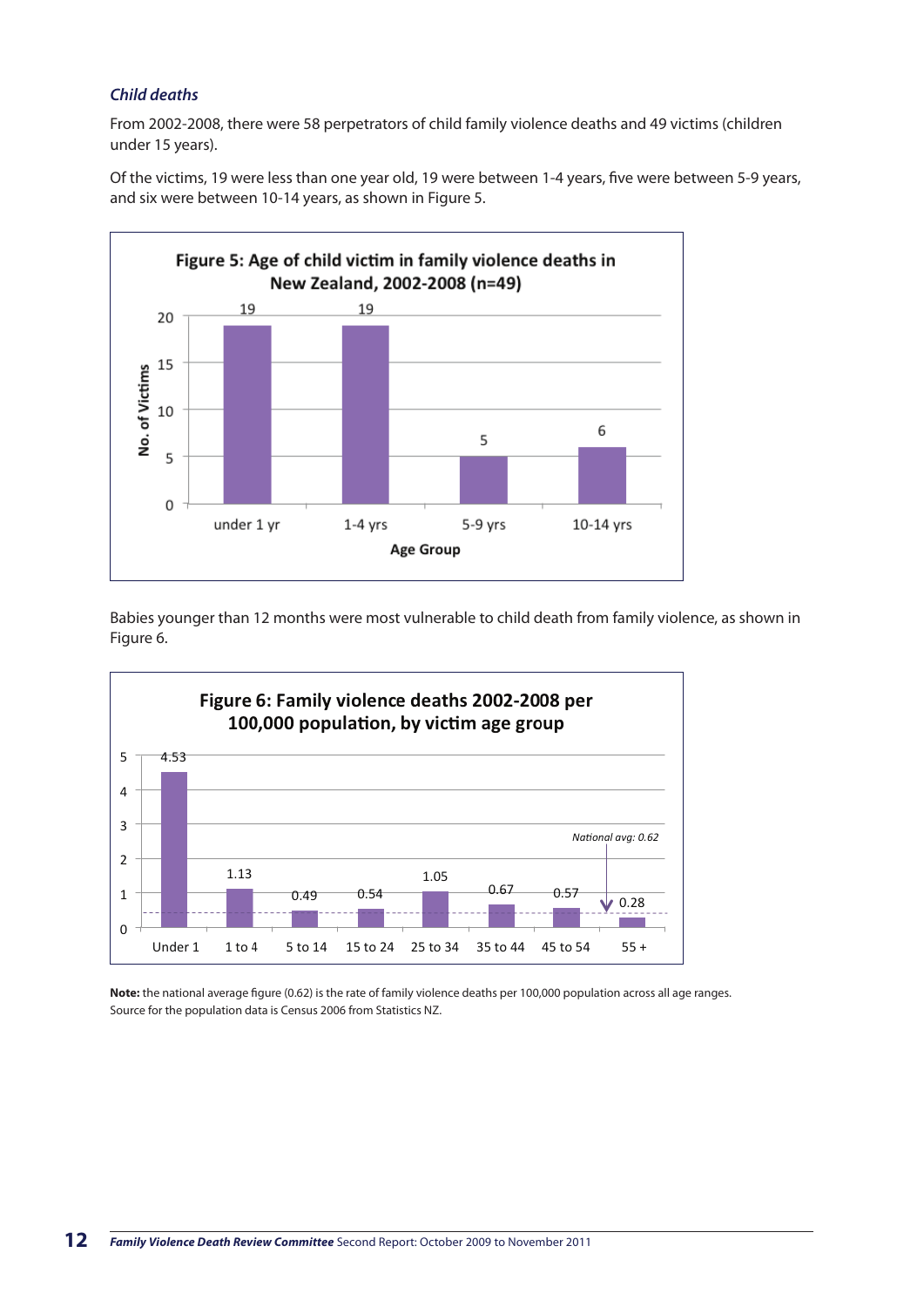Thirty-five of the perpetrators of child homicide were male, while 23 were female (Figure 7).



Martin and Pritchard found that children in their first year of life were most likely to be killed by a natural parent, with mothers frequently suspected of killing a baby in the first four weeks of life and fathers frequently suspected of killing an older baby in the 1-12 month age group (2010: 49). Fathers and stepfathers were more often the perpetrator as the child grew older (Ibid).

The majority of suspected perpetrators of child family violence deaths are under 35 years of age (see Figure 8).



Overall the findings on child victim family violence deaths from 2002-2008 suggest:

- $\cdot$  the first year of life is the highest risk period for child death<sup>9</sup>, followed by one year up to five years. More than three quarters of the child victims in the period studied had died within their first five years of life
- the majority of children died from injuries inflicted through assault
- • associated factors include drug and alcohol use by the suspected perpetrators, physical punishment of the child and an extreme response to intimate partner separation.

<sup>9</sup> This is also highlighted in the research by Duncanson, Smith and Davies (2009).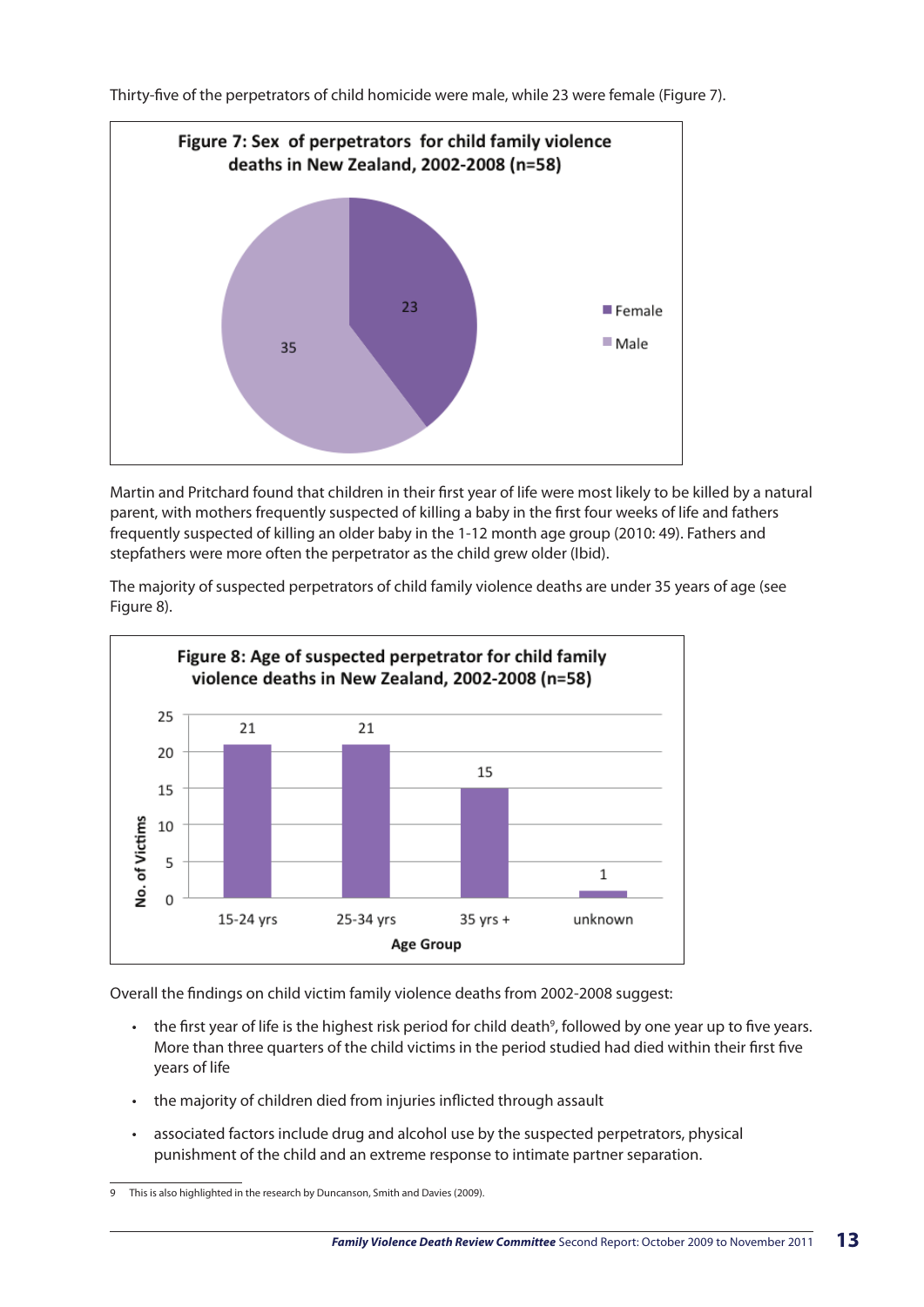#### *Other-family-member deaths10*

Thirty-six of the suspected perpetrators of other-family-member deaths were male (Figure 9), and 26 of the victims were also male (Figure 10).





Drug and alcohol use was the most common factor in other-family-member deaths. Other common factors included prior threats or warnings and mental illness.

#### *Perpetrator and victim demographics for all family violence deaths*

The suspected perpetrators for all family violence deaths were predominantly males:

- • couple-related (86 percent)
- • children (60 percent)
- • other-family-member (73 percent) (Figure 11).

<sup>10 &#</sup>x27;Other-family-member' is used in the broadest sense and includes whānau, hapū, mother, father, child, sibling, grandparent, aunt, uncle, step-parent, foster-parent etc.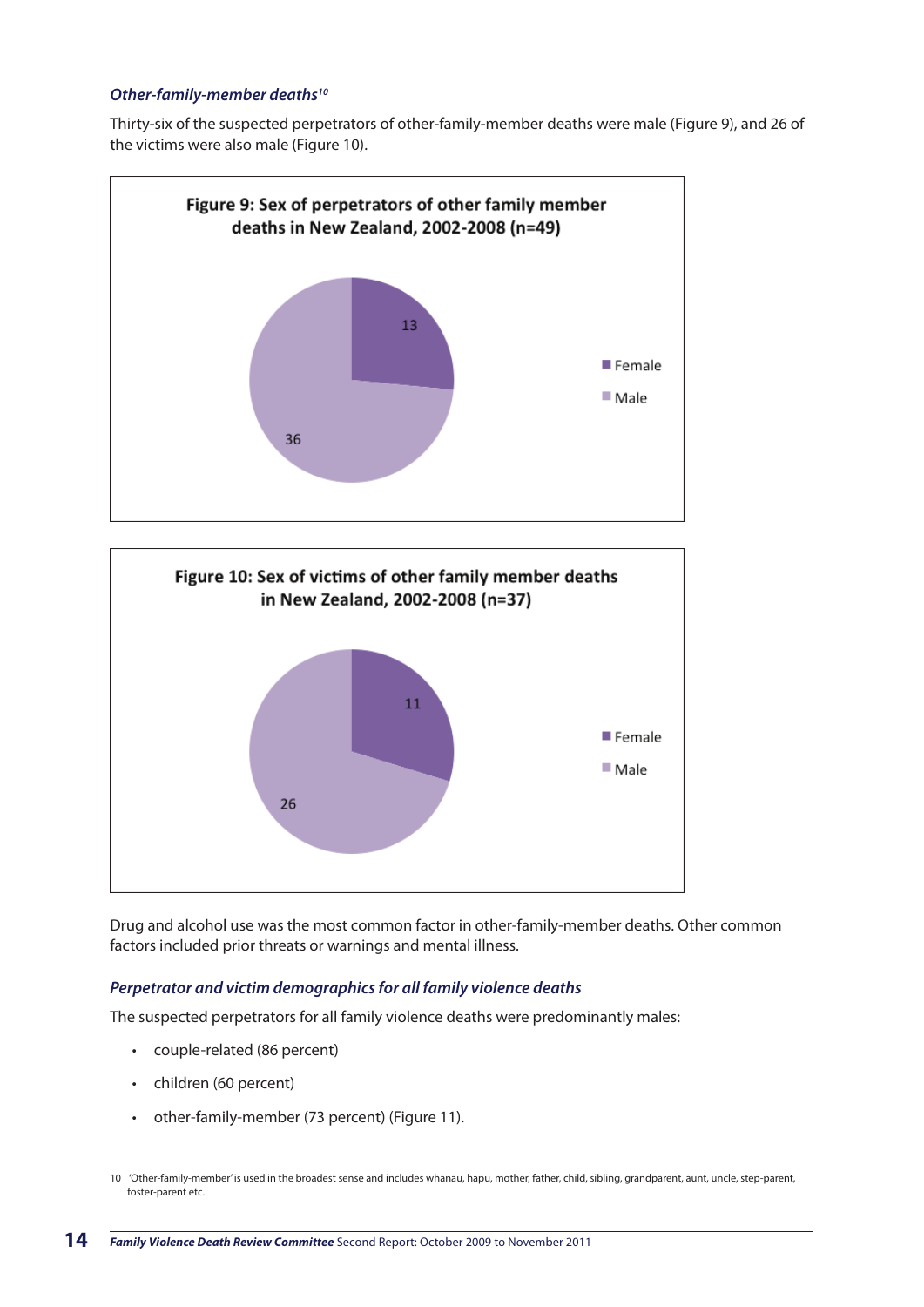

#### **Socio-economic factors**

Martin and Pritchard's research suggests that while lethal violence by a family member occurs in all socio-economic groups, the rate of family violence mortality increases at each step of the deprivation scale (2010: 20).<sup>11</sup> The more deprived the neighbourhood, the greater the number of homicides within families. The mortality rate for Māori and New Zealand European increases at each step of neighbourhood deprivation, but the association is stronger for Māori than for New Zealand Europeans.

Other international studies find a similar association between socio-economic status and ethnicity. For instance, the Australian Bureau of Statistics writes: 'Family and domestic violence [FDV] occurs across all socio-economic and cultural groups. However, FDV may become a more complex problem in population groups where it compounds existing social disadvantage' (Pink 2009:1).

Future FVDRC reports will include socio-economic data to help understand differences across the sexes and ethnic groups to help identify protective factors that operate for some population groups but not for others.

#### **Ethnicity**

Tables 4 and 5 show the ethnicity of victims and perpetrators. While the highest numbers of deaths are New Zealand European, Māori are over-represented as both victims and perpetrators.

|                      | Total<br>n | NZ European<br>n(%) | Māori<br>n (%) | Asian<br>n (%) | Pacific<br>n(%) | Other<br>$n$ (%) | Unknown<br>$n$ (%) |
|----------------------|------------|---------------------|----------------|----------------|-----------------|------------------|--------------------|
| Couple-related       | 100        | 35(35)              | 32(32)         | 16(16)         | 10(10)          | $\Omega$         | 7(7)               |
| Child under 15 years | 49         | 17(35)              | 23(47)         | 3(6)           | 5(10)           | $\Omega$         | 1(2)               |
| Other-family-member  | 37         | 11(30)              | 17(46)         | 2(5)           | 5(14)           | 1(3)             | 1(3)               |
| <b>Total</b>         | 186        | 63 (34)             | 72 (39)        | 21(11)         | 20(11)          | 1(1)             | 9(5)               |

#### **Table 4: Family violence death victim ethnicity, New Zealand, 2002-2008 (n=186)**

**Note:** due to rounding, some rows do not total 100.

<sup>11</sup> Martin and Pritchard (2010) used the New Zealand Index of Deprivation (NZDep) as a proxy for socio-economic status.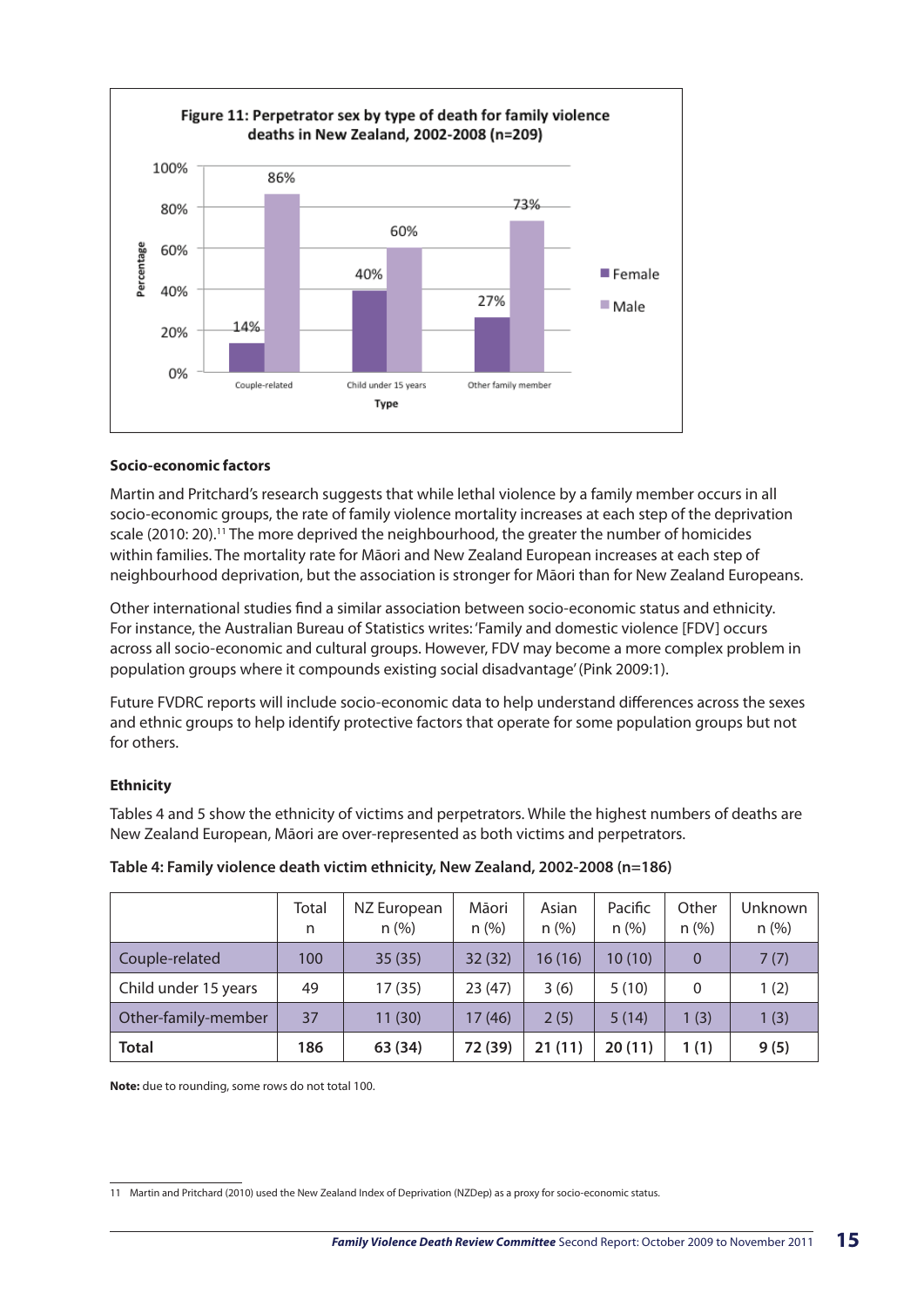|                      | Total<br>n | NZ European<br>n (%) | Māori<br>n (%) | Asian<br>n (%) | Pacific<br>n(%) | Other<br>n (%) | Unknown<br>$n$ (%) |
|----------------------|------------|----------------------|----------------|----------------|-----------------|----------------|--------------------|
| Couple-related       | 102        | 34(33)               | 25(25)         | 11(11)         | 12(12)          | 1(1)           | 19 (19)            |
| Child under 15 years | 58         | 19 (33)              | 23(40)         | 6(10)          | 2(3)            | 2(3)           | 6(10)              |
| Other-family-member  | 49         | 10(20)               | 24(49)         | 5(10)          | 3(6)            | 1(2)           | 6(12)              |
| <b>Total</b>         | 209        | 63 (30)              | 72 (34)        | 22(11)         | 17(8)           | 4(2)           | 31(15)             |

#### **Table 5: Family violence death perpetrator ethnicity, New Zealand, 2002-2008 (n=209)**

**Note:** due to rounding, some rows do not total 100.

#### **Preliminary issues identified from paper and pilot reviews**

A key strength of the FVDRC is the information that is obtained through, and shared in, the local review processes. While different government and non-government agencies hold particular information about each family violence death, the FVDRC process is unique in that it brings all of this different information together to develop a broader picture than that available to any one agency.

As Chapter 1 discussed, the FVDRC is developing a nationwide network of local family violence death review panels. To date, the FVDRC has conducted a number of paper reviews and three pilot reviews. From these preliminary reviews, the FVDRC is beginning to identify issues and themes that are common across a number of family violence events, recognising the pilot nature of the process so far. Despite this, the issues that are emerging appear to resonate with a number of international studies and were not surprising to the experts who participated in the pilot review process.

The FVDRC is pleased to note that a number of the panel representatives from the New Zealand Police, Corrections and CYF have already taken learnings from the pilot reviews back to their respective institutions in order to improve their systems.

#### *The recent release of convicted offenders*

The Department of Corrections provides a key service in the risk management of offenders with histories of family violence. The department has an integral role to play in assessing risk to other family members, including (ex-)partners and children. These assessments of risk need to occur at the offender's initial engagement with Corrections and extend right through to their release from prison and then to the end of their supervisory period with community probation. The purpose of this risk assessment is to ensure there is a risk management plan in place for the offender that addresses risks to other family members, which can contribute to multi-agency family violence initiatives that focus on the safety of vulnerable (ex-)partners, children or other family members.

Information gathered from the pilot family violence death reviews indicates the importance of a systemic focus on victim safety to prevent further family violence in the period after offenders with a history of family violence are released. The FVDRC recognises that the Department of Corrections is aware of these risks and is currently undertaking a review of its policy, procedures and practice in this area, including the provision of domestic violence intervention programmes. The FVDRC looks forward to continued dialogue with Corrections.

#### *Transitions of care*

Infants are overrepresented in the children being killed by family members (Figure 6). It is important that information about infant and child risk is shared between service providers and agencies, particularly when infants and children are transitioning between care providers.

The transition from maternity care to the Well Child provider is an essential one. The CYMRC made recommendations in its *Fourth Report to the Minister of Health* (2008) and *Fifth Report to the Minister of Health* (2009) on the need for a holistic approach to the continuity of care for children and young people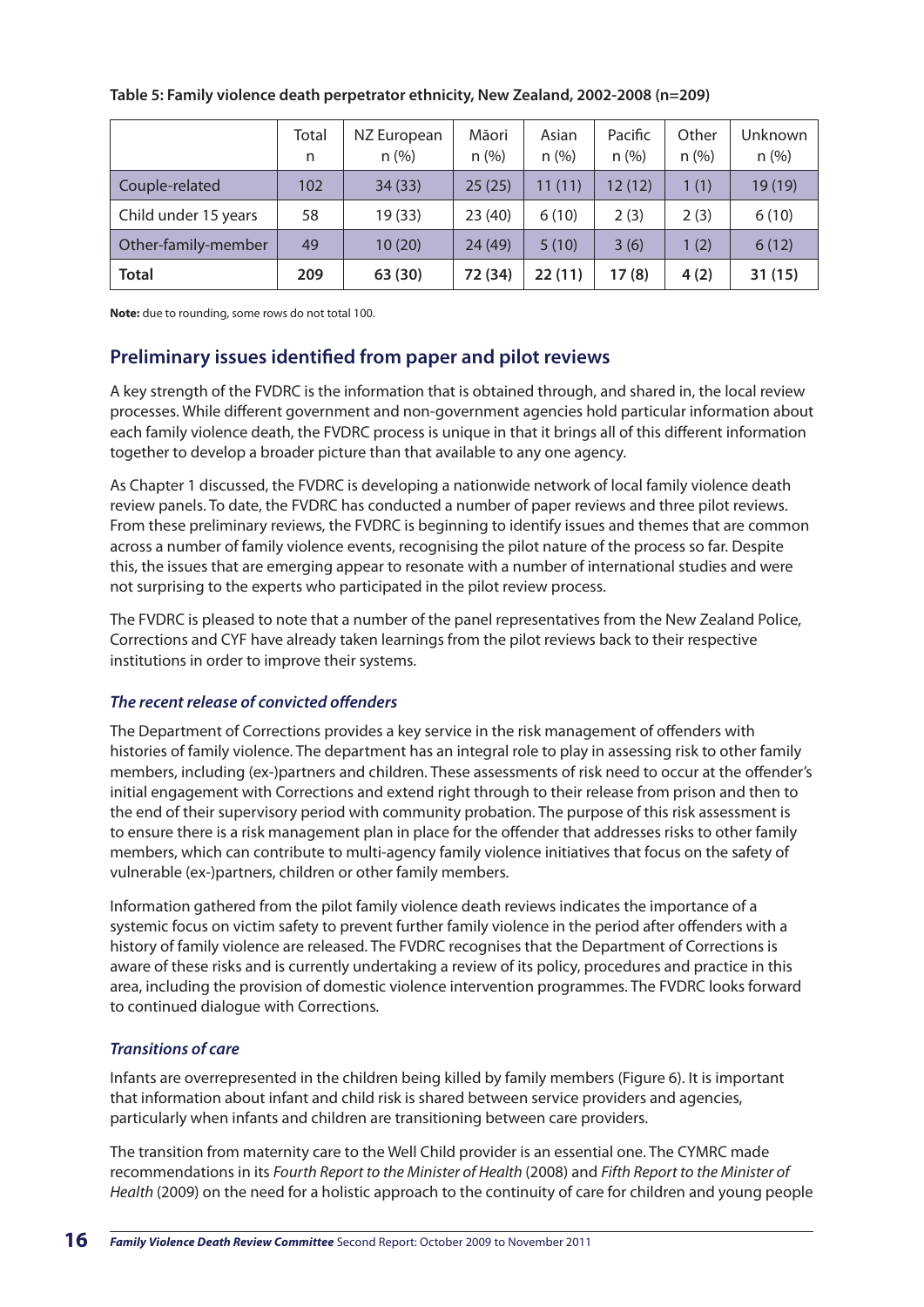transitioning between services. The FVDRC supports these recommendations.

In their *Fifth Annual Report* (2011: 6 & 54), the PMMRC made a recommendation that family violence screening should be a routine part of maternity care and screening should be documented in clinical notes. The FVDRC also supports this recommendation.

#### *First responders*

The FVDRC has also noted that first responders are often not able to fully assess the severity of family violence incidents. The data collected on family violence deaths often show that a number of agencies had visited the family prior to the death but the severity of the risk of lethal violence was not accurately identified.

While there is a growing interest in the use of domestic violence risk assessment tools and their validity, training in the use of these tools and understanding of the dynamics of family violence in general may be insufficient for many first responders. While there are many agencies that support people in the community, the Police are often the first responder to serious family violence incidents. The FVDRC would like to see the New Zealand Police continue to address the quality and amount of family violence training offered to new recruits and existing officers of all ranks.

The FVDRC acknowledges and supports the New Zealand Police in their work to identify and introduce a new intimate partner violence risk assessment tool, and their development of a child risk factor tool.

The FVDRC will continue to discuss the above three preliminary issues with the respective agencies and will monitor progress.

#### **Further considerations**

The above issues are not new<sup>12</sup> and reflect consistent patterns. However, while the patterns are familiar, our understanding of the nature and reasons for the uneven spread of family violence deaths across different populations is still limited. The findings from our work to date raise many questions for further consideration.

- Why do some groups of the population seem to have specific 'protective' factors that reduce the likelihood that they will be involved in family violence deaths?
- What are these factors, and how can we learn about them and ensure that they are better shared across the entire population?

While the FVDRC cannot yet answer these questions, it is hoped that as reviews are completed we will gain a stronger understanding of risk factors and protective factors, and use that understanding to improve systems to reduce family violence and family violence deaths in New Zealand.

<sup>12</sup> See Duncanson, Smith and Davies (2009) and Campbell et al (2007).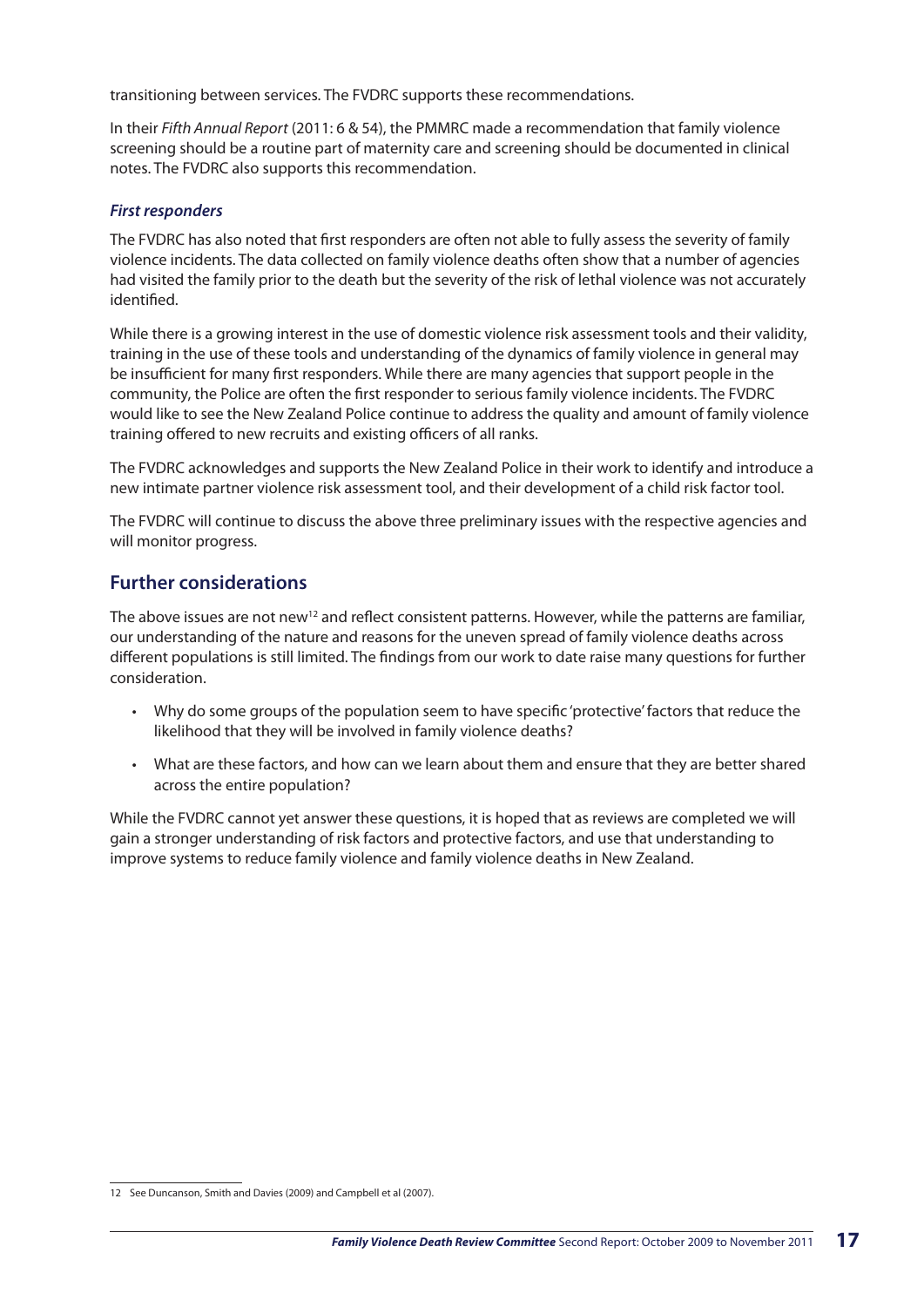## **Chapter 4: Looking Forward - Priorities for 2011/12**

The FVDRC has spent considerable time and resources in developing and trialling a family violence death review system and a data collection system for New Zealand. This has been, and continues to be, a complex task.

While the FVDRC is acutely aware of the need to progress from the current trial to full implementation, we need to consolidate learning and build on it carefully.

During 2011/12, the FVDRC will seek to further progress goals set in 2009/10, particularly:

- • establishing a fully functional data collection and information system
- • ensuring effective and culturally appropriate reviews occur
- • continuing to develop and build on relationships with the family violence sector, government agencies, key stakeholders and the community.

#### *Local review panels*

Based on experience to date and the volume of family violence related deaths, it is currently envisaged that up to seven panels will be established in Auckland, Wellington, Bay of Plenty, Waikato, South Island, Eastern North Island and Central North Island. The locality of panels relates to the volume of reviews required rather than the number of Police or District Health Board (DHB) districts, and may change over time.

It is envisaged that the panels established for the trial will transition into ongoing panels in their respective localities. At this stage, the FVDRC plans to set up the additional panels once the pilot reviews and their evaluations are complete.

#### *Data systems*

The FVDRC is working towards the development of an electronic information system to support its mortality review functions. Considerable work has been undertaken by the FVDRC Data Working Group to determine the information system needs of the FVDRC.

The Commission is scoping the information needs of all the mortality review committees, including the FVDRC. This work covers the collection, storage, retrieval and analysis tools required to support mortality review, and places an emphasis on how these functions can be provided across all of the committees. The Commission is giving consideration to the existing systems managed and administered by the New Zealand Mortality Review Data Group as well as current health and disability sector information systems, and is considering whether custom built systems are required and if services should be provided in-house or outsourced. As cost effectiveness and value for money implications are part of the Commission's scoping exercise, there is an expectation that all mortality review committees will utilise the same overall system, albeit with fields and facilities specific to their unique requirements.

The FVDRC has made considerable progress this year in the development of its privacy protocols and practices (see Appendix 4 on information security processes). These systems will be aligned with the Commission's system as it is developed in the future.

#### *Memoranda of Understanding (MoU)*

Good working relationships and networks currently underpin the availability of information for family violence mortality review. The FVDRC considers it is now timely to formalise arrangements with main information sources. This is especially important because FVDRC's recent move to the Commission, coupled with changes in the wider public sector, may result in personnel changes and potential loss of institutional knowledge.

MoUs will need to be agreed with key information providers and cover what information is required, how it will be transmitted, its usage for review purposes, and its ultimate storage, return or destruction.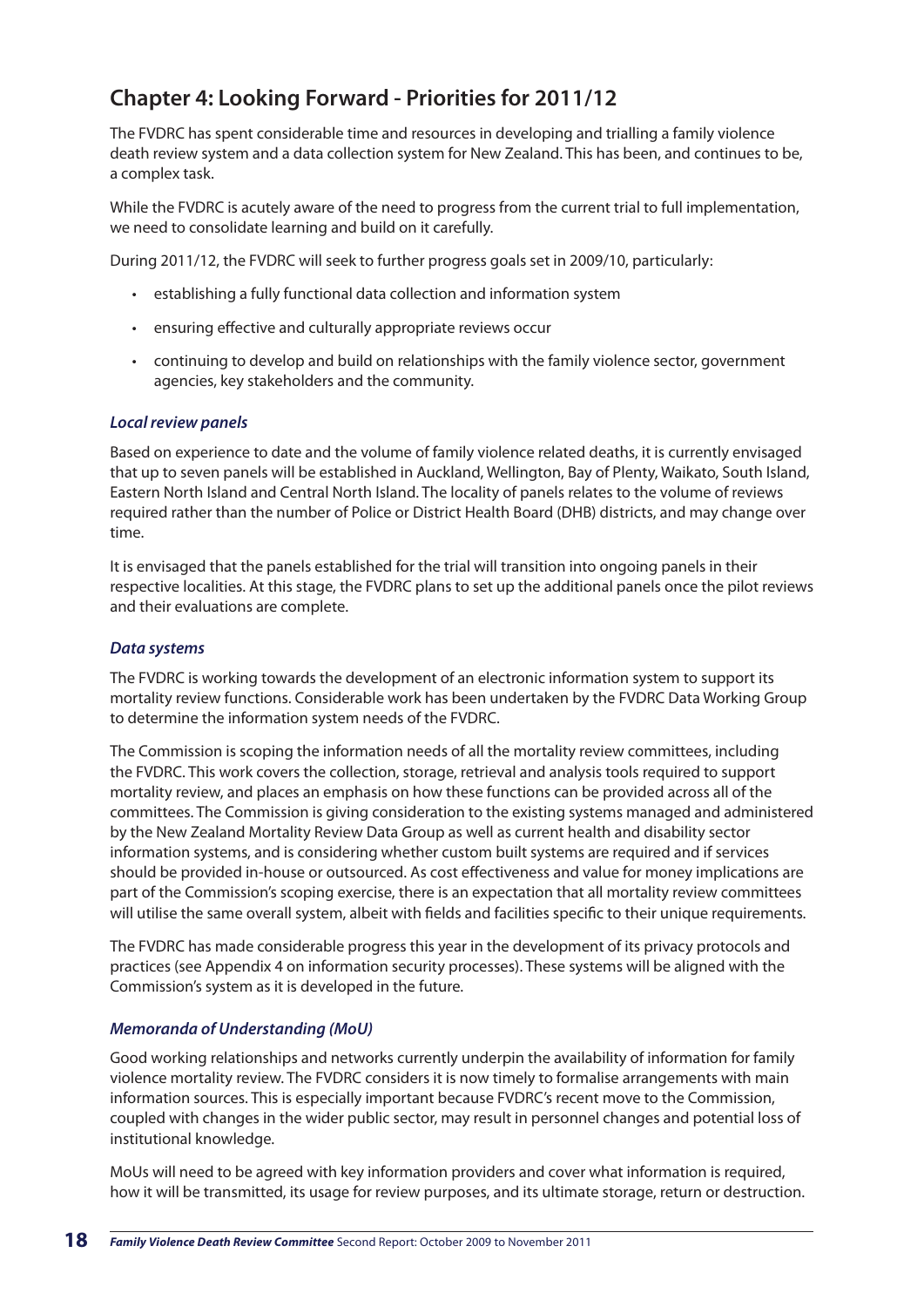MoUs will be developed in the context of recent government announcements concerning the sharing and re-use of information, including proposed legislation to provide a legal foundation for the sharing of information between government agencies.

The FVDRC considers the development and agreement of MoUs with Police, CYF, and Justice (Courts) to be priorities.

In the next stage of our work, the FVDRC will:

- • focus effort on local/regional review in acknowledgement that local review is the core business of the FVDRC and it is important to get the local review system right prior to conducting national or cluster reviews
- consolidate learning from the pilot reviews and overall trial so that the FVDRC can move to full implementation
- • do further work on an analytical framework to enable findings/themes, analysis and recommendations from local reviews to be captured and reported to national or cluster reviews
- • establish regional review panels in regions such as Auckland, Wellington, Bay of Plenty, Waikato, South Island, Eastern North Island and Central North Island
- • give priority to reviewing the most prevalent types of deaths in the short term (ie, couple-related and child deaths)
- • work collaboratively with the Commission and other mortality review committees on the development of the information collection, storage and analysis system, which will meet our collective needs and objectives.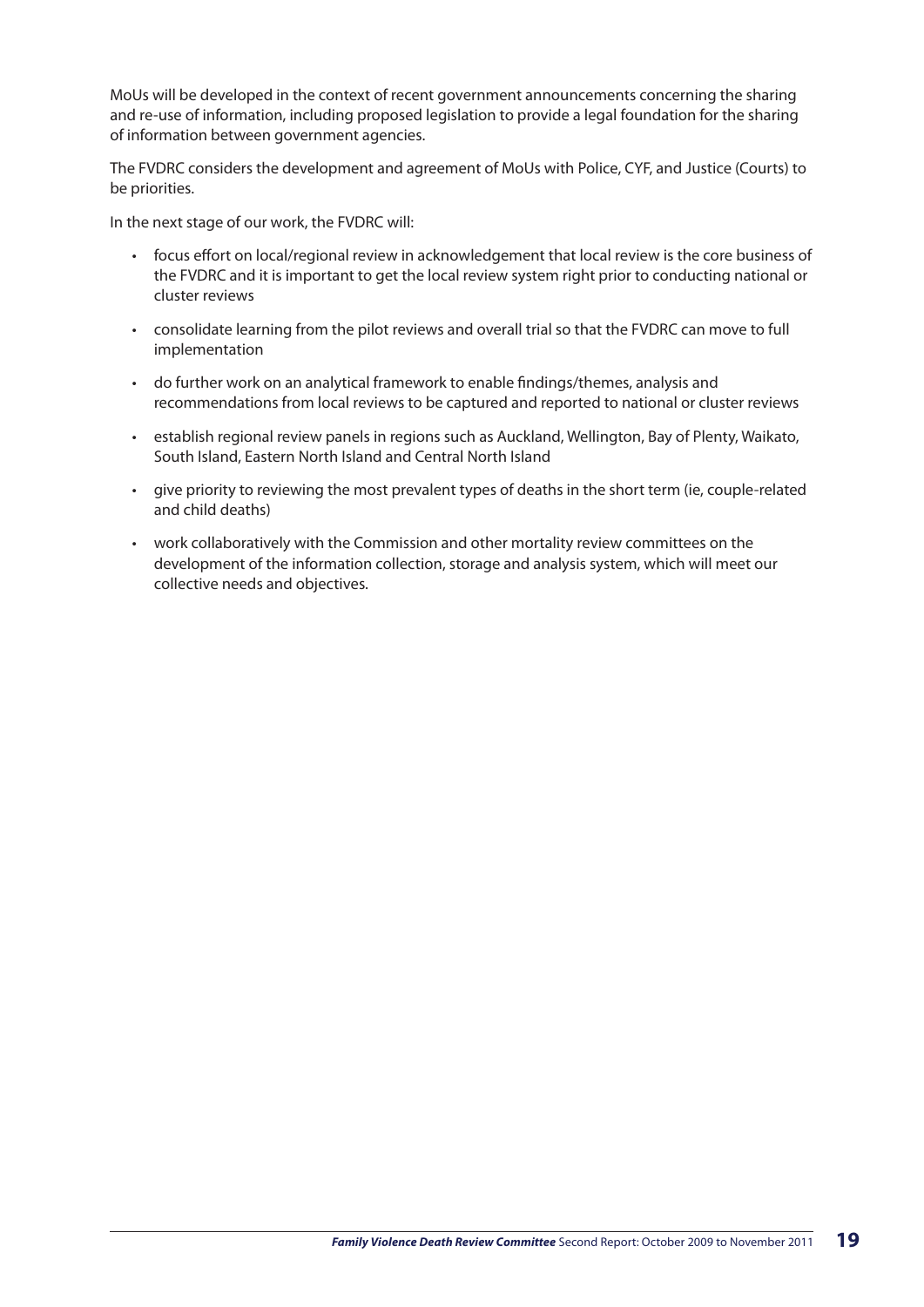## **Appendix 1: Family Violence Death Review Committee Members**

#### **Membership13**

Wendy Davis (Chair) Ngaroma Grant (Deputy Chair) Brenda Hynes Dr Alison Towns Vaoga Mary Watts

#### **Past members**

Patrick Kelly George Ririnui Rob Veale

#### **Advisors**

The FVDRC is also supported by advisors from Coronial Services, Department of Corrections, Ministry of Health, Ministry of Justice, Ministry of Social Development, New Zealand Police and the Office of the Children's Commissioner.

<sup>13</sup> A new Family Violence Death Review Committee is scheduled to commence on 1 December 2011. Bios for the new committee members will be posted on the FVDRC website.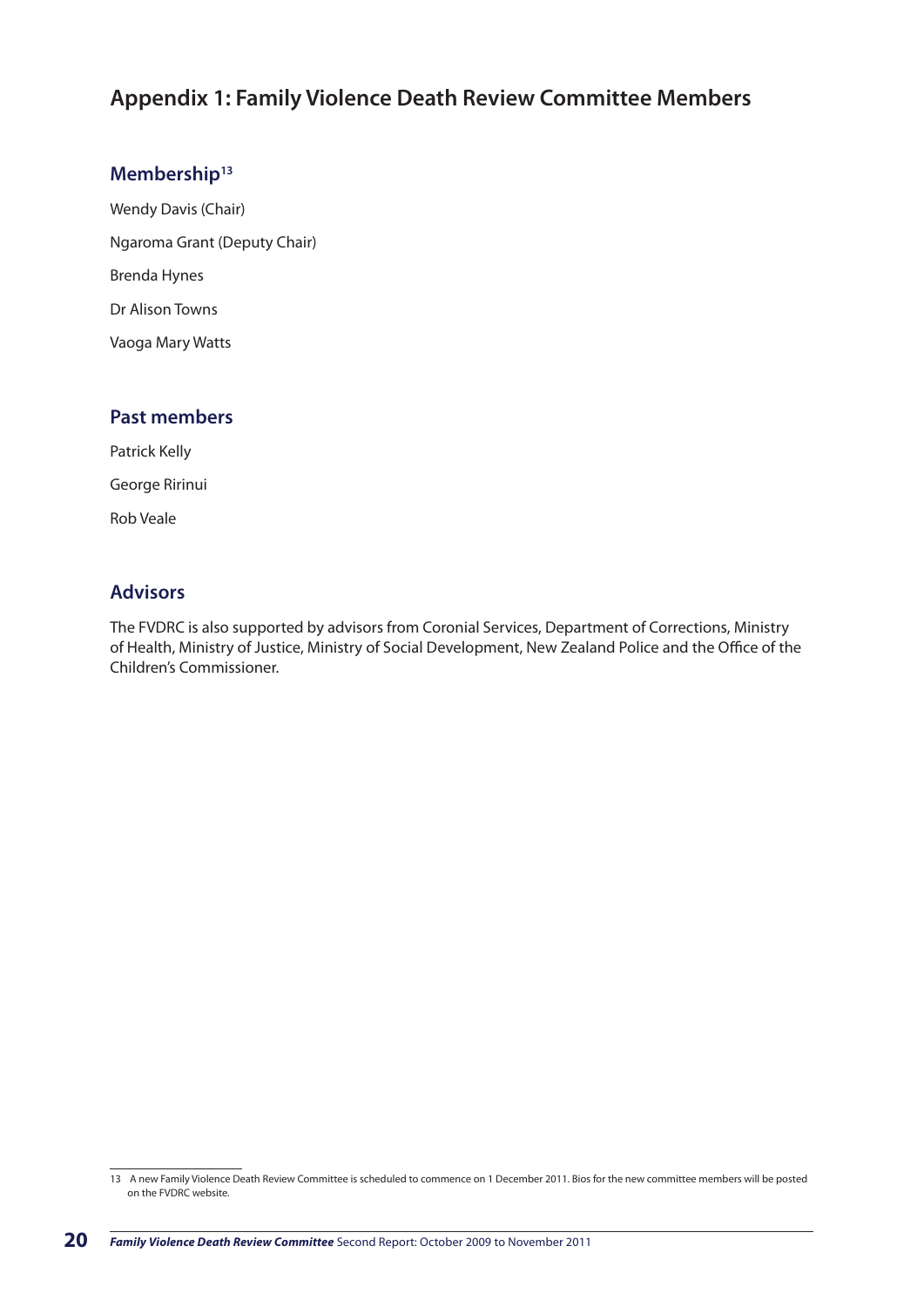#### **Appendix 2: Family Violence Death Review Committee Terms of Reference**

#### **The Role of the Committee**

1. The Family Violence Death Review Committee ("the Committee") is a Mortality Review Committee, appointed under section 59E of the New Zealand Public Health and Disability Amendment Act 2010 ("the Act") by the Health Quality & Safety Commission ('the Commission').

#### **The Functions of the Committee**

- 2. The Committee's functions are to:
	- 2.1. review and report to the Commission on family violence deaths, with a view to reducing the numbers of family violence deaths, and to encourage continuous quality improvement through the promotion of ongoing quality assurance programmes
	- 2.2. develop strategic plans and methodologies that are designed to reduce family violence morbidity and mortality, and are relevant to the Committee's functions
	- 2.3. advise on any other matters related to family violence deaths that the Commission specifies.<sup>14</sup>
- 3. In order to fulfil its functions, the Committee will:
	- 3.1. report and make recommendations at a local and national level on system, policy and practice improvements to contribute to the reduction of family violence deaths
	- 3.2. monitor the number, categories and demographics of family violence deaths
	- 3.3. identify patterns and trends in family violence deaths over time
	- 3.4. make available to researchers data about family violence deaths within the privacy and confidentiality restrictions on the Committee
	- 3.5. liaise with any other mortality review committees appointed by the Commission to assist, on mutual agreement, with reviews of deaths that are within the scope of those other committees.
- 4. In order to perform its functions, the Committee will:
	- 4.1. collect data and information from relevant sources on circumstances leading up to and surrounding family violence deaths
	- 4.2. review the circumstances surrounding family violence deaths, including system and agency practice interventions/processes
	- 4.3. conduct specific reviews/investigations into clusters/subgroups of family violence deaths
	- 4.4. undertake and/or support local family violence death reviews.

## **Guiding Principles**

- 5. The overarching goal of the Committee is to contribute to the prevention of family violence and family violence deaths.
- 6. In addition, when undertaking its functions, the Committee will:
	- 6.1. be sensitive to, and respectful of, victims and their families, and minimise the revictimisation and trauma that death reviews may cause

<sup>14</sup> Paragraphs 3 – 3.3 of 'The Functions of the Committee' are derived from section 59E of the NZPHD Act.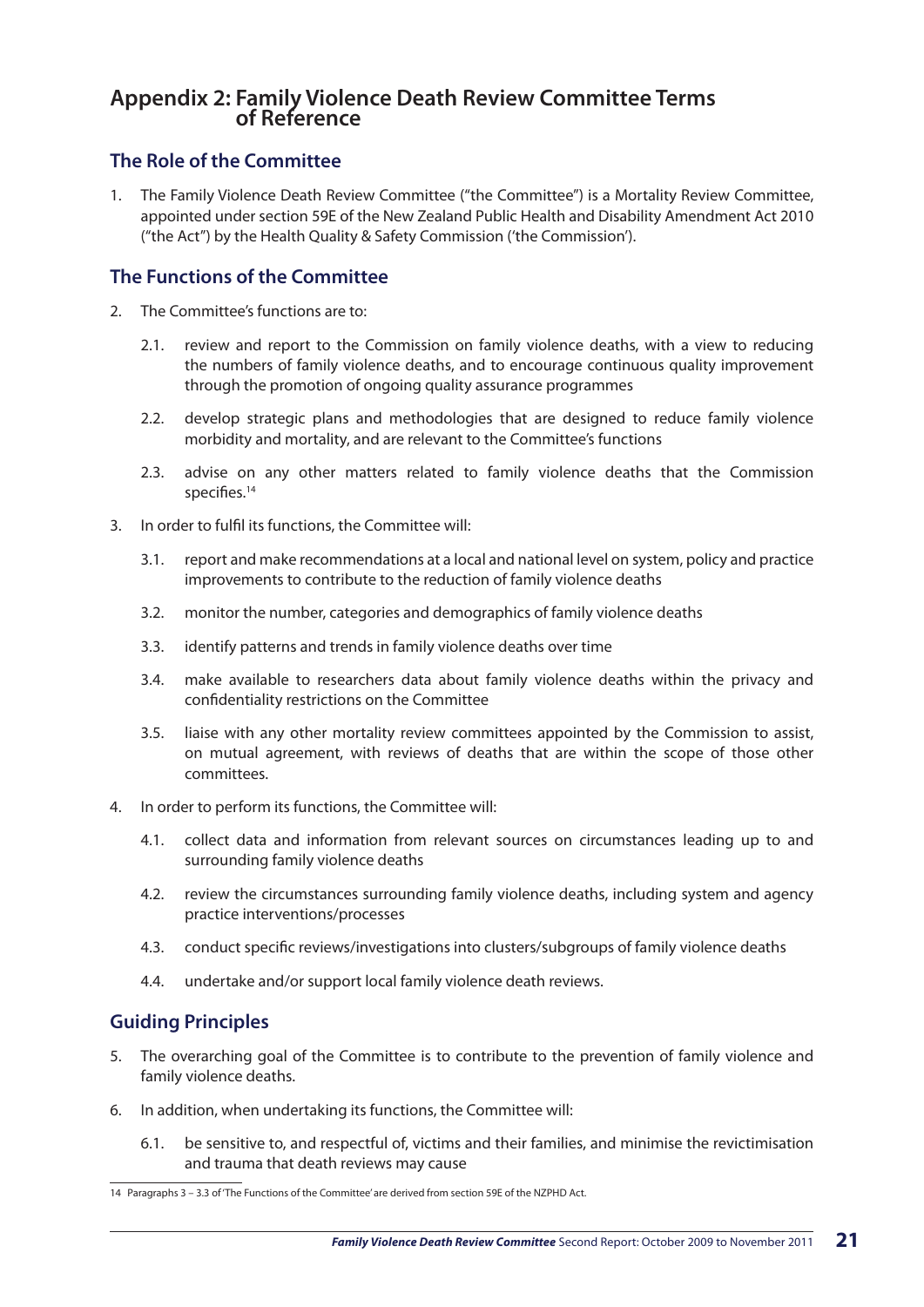- 6.2. keep information and data secure, and protect confidentiality
- 6.3. operate in a culturally appropriate, sensitive, and responsive manner
- 6.4. be objective, impartial and have a systemic focus on learning in order to improve/enhance current and future systems, policy and practice
- 6.5. develop, enhance and foster interagency collaboration, trust and networking in the family violence sector
- 6.6. formulate clear, meaningful and practical recommendations, developed from a 'non-blaming' perspective
- 6.7. support and protect individual and agency death review participants
- 6.8. ensure that local family violence death review processes are undertaken in accordance with the values and principles set out in these Terms of Reference.

#### **Definition of Family Violence Death**

- 7. For the purposes of these Terms of Reference, a family violence death is:
	- 7.1. The unnatural death of a person (adult or child) where the suspected perpetrator is a family or extended family member<sup>15</sup>, caregiver<sup>16</sup>, intimate partner, previous partner of the victim, or previous partner of the victim's current partner.
- 8. The following categories of deaths are initially excluded from this definition:
	- 8.1. suicides
	- 8.2. assisted suicide (based on pact)
	- 8.3. deaths from chronic illness resulting from sustained violence
	- 8.4. accidental deaths related to family violence incidents.

#### **Definition of Family Violence Death Review**

- 9. For the purposes of these Terms of Reference, a family violence death review is:
	- 9.1. a systematic analysis of the lives of victims, perpetrators and their families, and events leading up to and factors surrounding death(s), by a combination of agencies and disciplines in a confidential and culturally safe environment.
- 10. The purpose of the review is to identify changes or enhancements to, systems, policy, and services that may contribute to the prevention of family violence deaths.

#### **Composition of the Committee**

- 11. The Committee will have a maximum of eight members appointed by the Commission.
- 12. All members will have knowledge of, or expertise in, family violence issues.
- 13. The Committee's membership may include:
	- 13.1. members with expertise in mortality review systems
	- 13.2. members with expertise in social science and/or health research
	- 13.3. members with experience as a social worker or a family violence case worker

<sup>15</sup> 'Family or extended family member' is used in the broadest sense and includes whānau, hapū, mother, father, child, sibling, grandparent, aunt, uncle, step-parent, foster-parent etc.

<sup>16</sup> 'Caregiver' refers to a person living in a 'domestic' relationship with, and providing care for, the victim.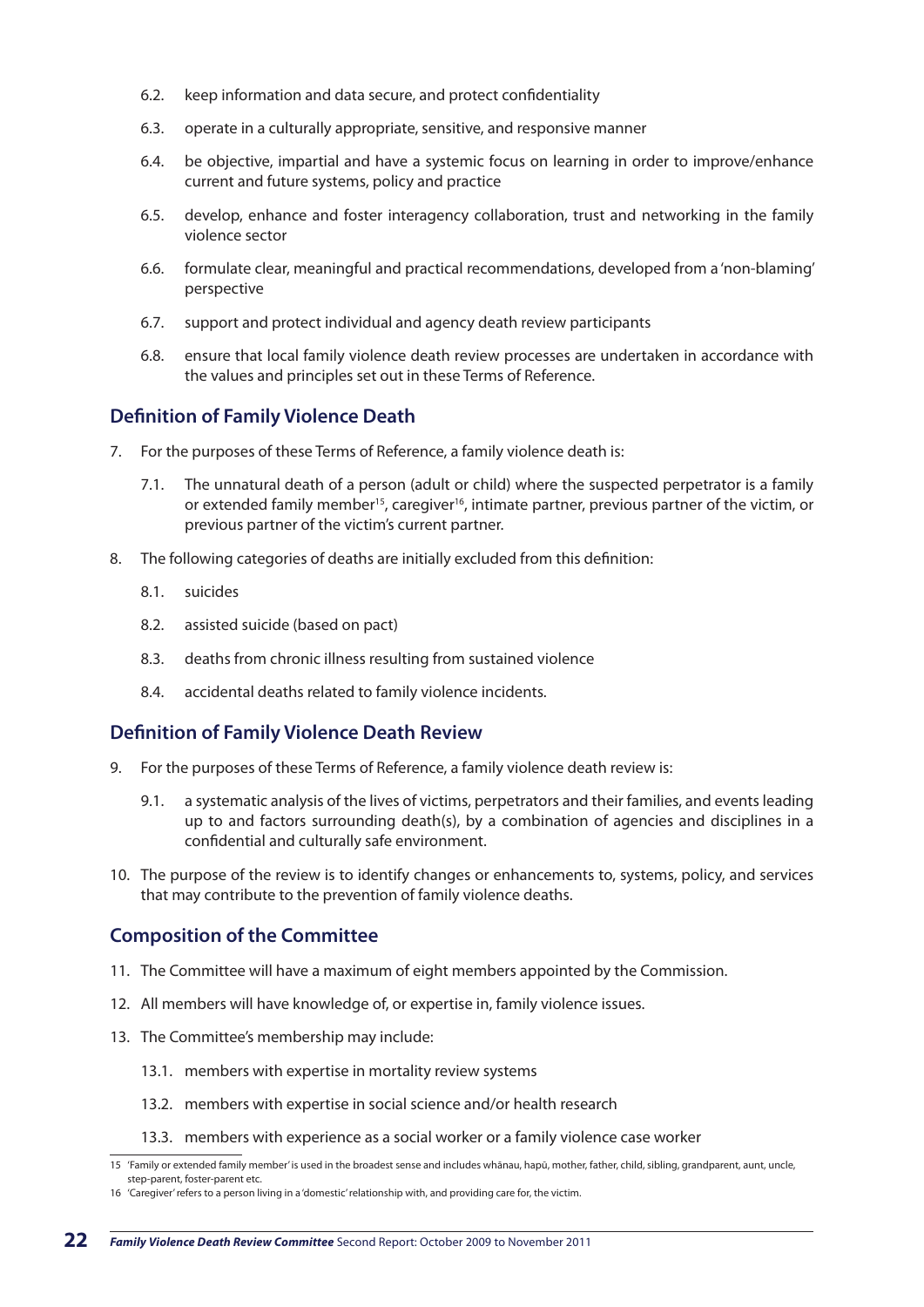- 13.4. members with knowledge of, or experience in, service provision or operational policy in the social sector
- 13.5. members who are experts in the field of child abuse and protection issues
- 13.6. members who are registered health practitioners or registered clinical psychologists
- 13.7. members who are lawyers with expertise in family violence law
- 13.8. members with knowledge of family violence issues from a service user/family perspective
- 13.9. Māori members with knowledge of family violence issues, or experience in working with Māori families affected by family violence
- 13.10. Members of other ethnic groups with knowledge of family violence issues, or experience in working with families affected by family violence.
- 14. The Committee will be assisted by six Government advisors. This will enable those departments' information, expertise and advice to be available to the Committee, so that the Committee's discussions and debates are fully informed. The advisors are accountable to their department, and are not members of the Committee. The advisors will be nominated by the Chief Executive, or their equivalent, from the following agencies:
	- 14.1. the Chief Coroner's Office
	- 14.2. the Ministry of Health
	- 14.3. the Ministry of Social Development
	- 14.4. the Ministry of Justice
	- 14.5. the New Zealand Police
	- 14.6. the Office of the Children's Commissioner.
- 15. The Committee may appoint sub-groups or establish working parties relevant to its agreed work plan and it may co-opt expertise as necessary to assist any sub-groups, within its budget.
- 16. The Committee may appoint 'agents' to assist it to collect information relevant to the performance of any of the Committee's functions.

#### **Terms and Conditions of Appointment**

- 17. Members of the Committee are appointed by the Commission for a term of office of up to three years. The terms of office of members of the Committee will be staggered to ensure continuity of membership. Members may be reappointed from time to time.
- 18. Unless exceptional circumstances are identified and these agreed upon by the Committee and by the Commission, no member may hold office for more than six consecutive years. Such circumstances include an exceptional need for continuity of knowledge and skills, for example, if three of more members are leaving the committee at the same time. In such circumstances, a member's term may be extended for up to one year.
- 19. Unless a person sooner vacates their office, every appointed member of the Committee shall continue in office until their successor comes into office.
- 20. Any member of the Committee may at any time resign as a member by advising the Commission in writing.
- 21. The Commission may, by written notice, terminate the appointment of a member or Chair of the Committee.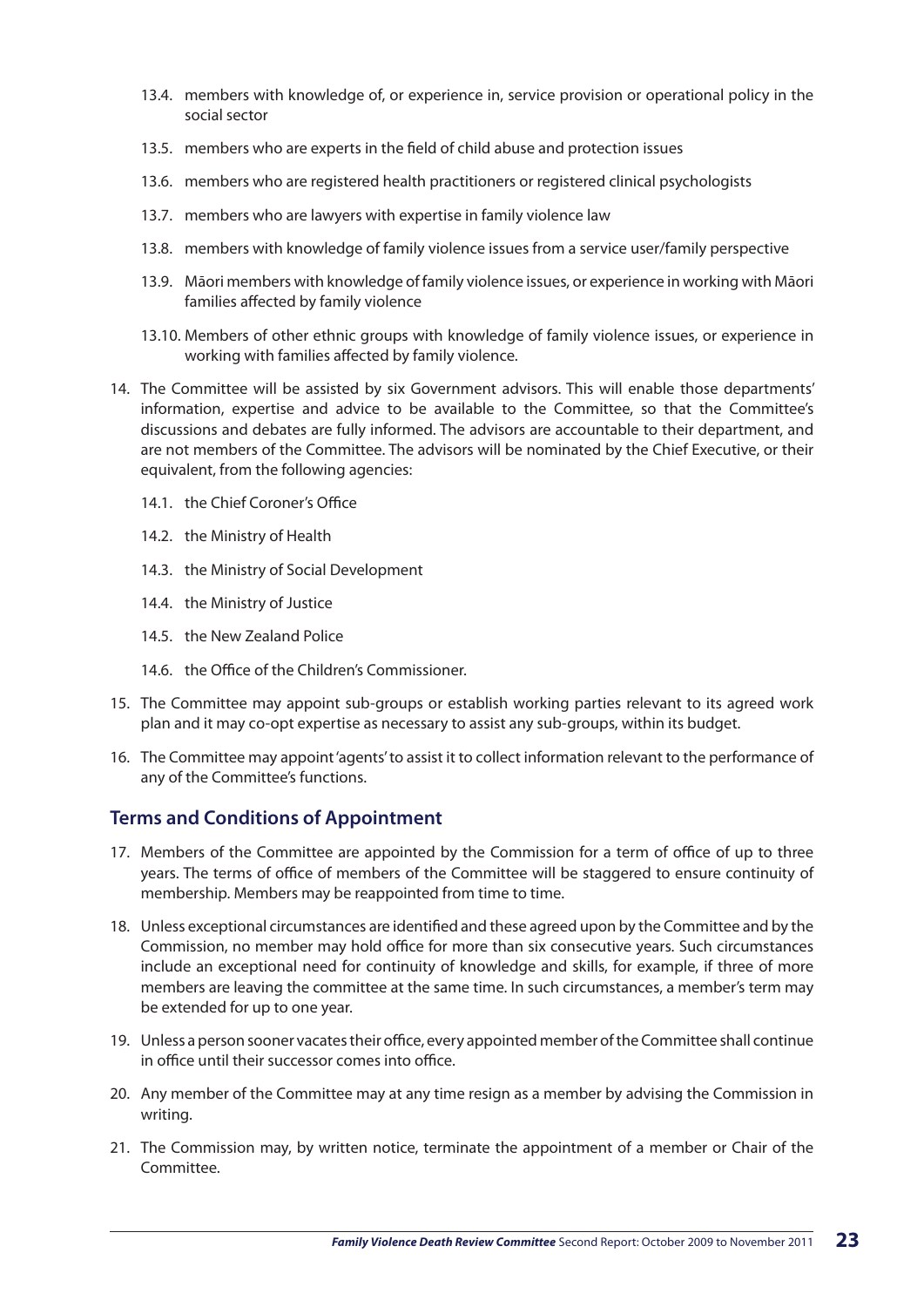22. The Commission may from time to time alter or reconstitute the Committee, or discharge any member of the Committee, or appoint new members to the Committee for the purpose of decreasing or increasing the membership or filling any vacancies.

#### **Chair and Deputy Chair**

- 23. The Commission will appoint a member of the Committee to be its Chair. The Chair will preside at every meeting of the Committee at which they are present.
- 24. The Committee may appoint one of its members to be Deputy Chair.

#### **Duties and Responsibilities of a Member**

- 25. The following sections set out the Commission's expectations regarding the duties and responsibilities of a person appointed as a member of the Committee. This is intended to aid members of the Committee by providing them with a common set of principles for appropriate conduct and behaviour and serves to protect the Committee and its members.
- 26. As an independent statutory body, the Committee has an obligation to conduct its activities in an open, ethical, and responsible manner within the parameters of its functions as set out in these Terms of Reference.

#### **General**

- 27. The Committee members should have a commitment to work towards reducing family violence and family violence deaths.
- 28. Members are expected to make every effort to attend all Committee meetings and devote sufficient time to become familiar with the affairs of the Committee and the wider environment within which it operates.
- 29. Members have a duty to act responsibly with regard to the effective and efficient administration of the Committee and the use of Committee funds.
- 30. Members attend meetings and undertake Committee activities as independent persons responsible to the Committee as a whole. Members are not appointed as representatives of professional organisations and or particular community bodies. The Committee should not, therefore, assume that a particular group's interests have been taken into account because a member is associated with that group.

#### **Conflicts of Interest**

- 31. Members must perform their functions in good faith, honestly and impartially and avoid situations that might compromise their integrity or otherwise lead to conflicts of interest. Proper observation of these principles will protect the Committee and its members and will ensure that it retains public confidence.
- 32. When members believe they have a conflict of interest on a subject that will prevent them from reaching an impartial decision or undertaking an activity consistent with the Committee's functions, they must declare that conflict of interest and withdraw themselves from the discussion and/or activity.

## **Confidentiality**

- 33. The maintenance of confidentiality is crucial to the functioning of the Committee.
- 34. Members must note the statutory requirements in section 59E of the Act, which prevents disclosure of "information" as it is defined in clause 3 of schedule 5 of the New Zealand Public Health and Disability Act 2000. Under that clause, information means any information: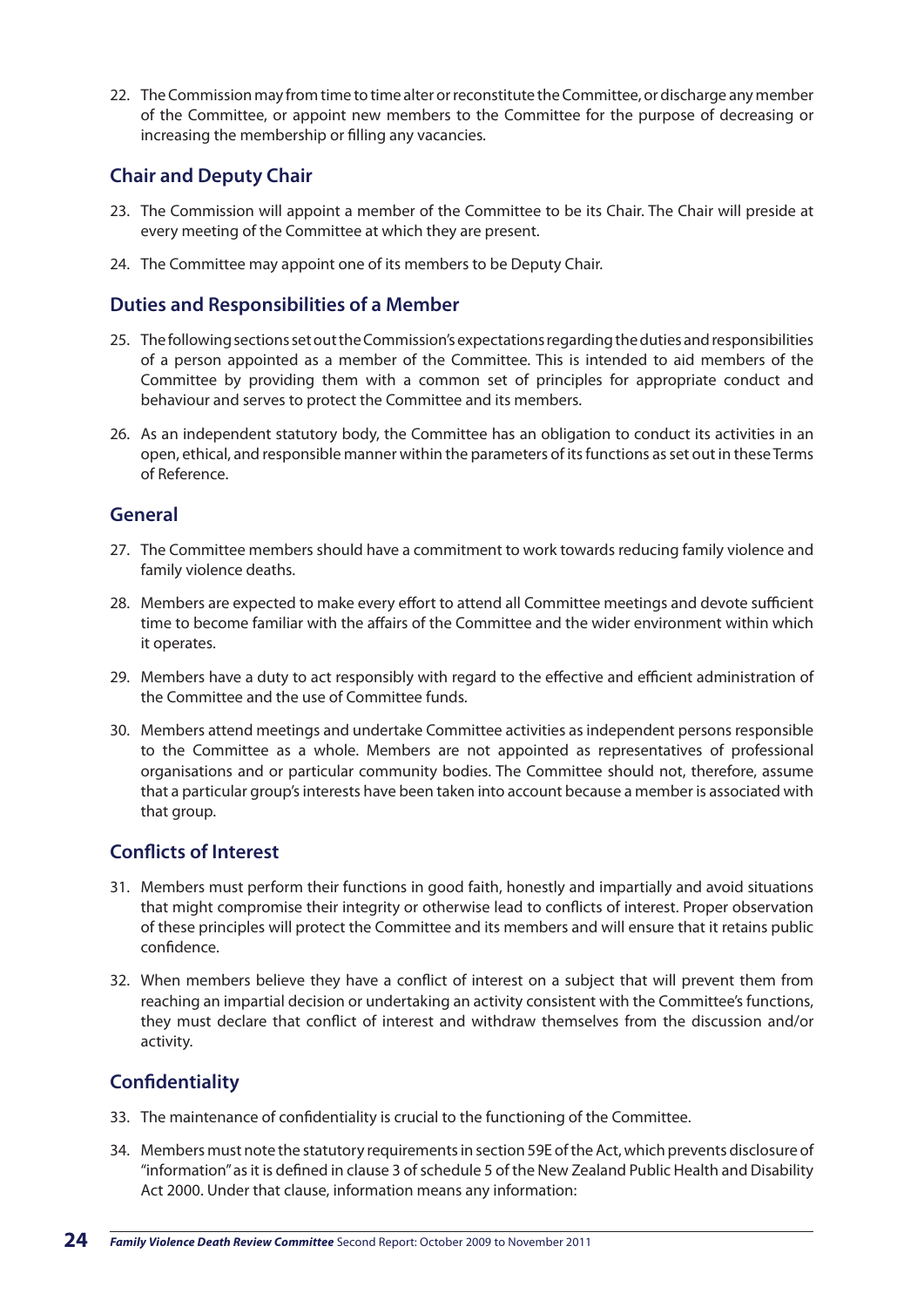- 34.1. that is personal information within the meaning of section 2(1) of the Privacy Act 1993; and
- 34.2. that became known to any member or executive officer or agent of a Mortality Review Committee only because of the Committee's functions being carried out (for example, because it is contained in a document created, and made available to the member or executive officer or agent, only because of those functions being carried out), whether or not the carrying out of those functions is completed.
- 35. The Committee is not subject to the Official Information Act 1982.

#### **Meetings of the Committee**

- 36. Meetings will be held at such times and places as the Committee or the Chair of the Committee decides.
- 37. When the Committee has eight members, at least five members must be present to constitute a majority. When the number of appointed members is less than eight, a quorum is the number of members constituting a majority.
- 38. Every question before any meeting will generally be determined by consensus decision-making. Where a consensus cannot be reached a majority vote will apply. In the case of equality of votes on an issue, including the Chair's own vote, the Chair may choose to exercise a casting vote.
- 39. Subject to the provisions set out above, the Committee may regulate its own procedures.

#### **Performance Measures**

- 40. The Committee will be performing effectively when it provides relevant and timely advice to the Commission based on research, analysis and consultation with appropriate groups and organisations.
- 41. The Committee must:
	- 41.1. agree in advance to a work programme with the Commission
	- 41.2. achieve its agreed work programme
	- 41.3. stay within its allocated budget.

#### **Reporting Requirements**

- 42. The Committee is required to:
	- 42.1. keep minutes within the privacy and confidentiality restrictions on the Committee of all Committee meetings which outline the issues discussed and include a clear record of any decisions or recommendations made
	- 42.2. provide the Commission with a report, on an annual basis or as otherwise required by the Commission, on its progress in carrying out its functions. The report will set out the Committee's activities, compare its performance to its agreed work programme, and summarise any advice it has given to the Commission. The report will be tabled by the Commission in the House of Representatives pursuant to section 18 (4) of the NZPHD Act.

#### **Servicing of the Committee**

43. The Commission will employ staff to service the Committee, sufficient to meet the Committee's statutory requirements, out of the Committee's allocated budget.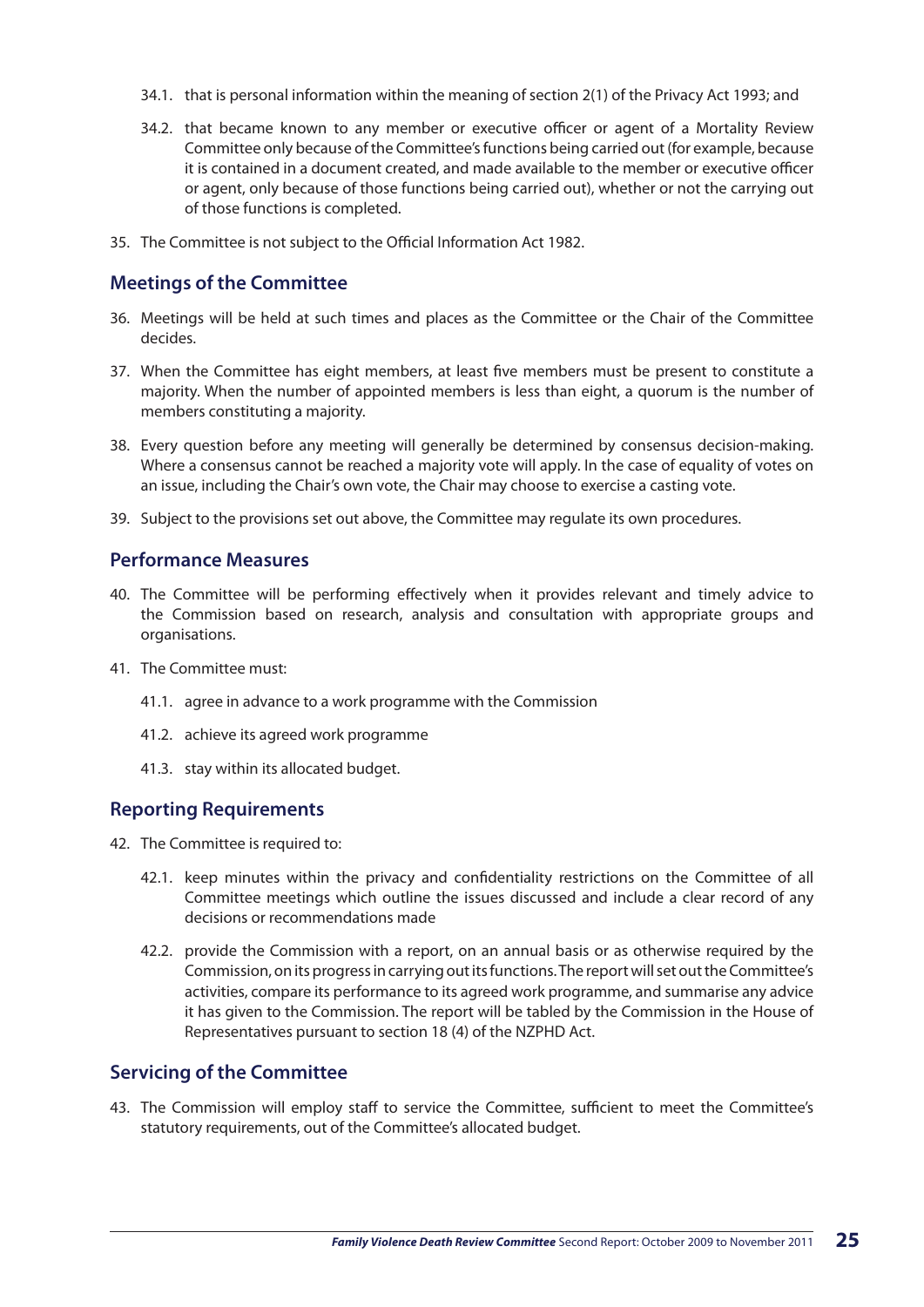#### **Fees and Allowances**

- 44. Members of the Committee are entitled to be paid fees for attendance at meetings. The level of attendance fees are set in accordance with the State Services Commission's framework for fees for statutory bodies (2006) and the Cabinet Office Circular CO (06) (08).
- 45. The Chair will receive payment consistent with Group 4 Level 2 of the Cabinet Office Circular CO (06) 08, \$450 (GST exclusive), per day working for the Committee (plus half a day's preparation fee for any Committee meetings). The Chair is entitled to an allowance of two extra days per month to cover additional work undertaken by the Chair.
- 46. The attendance fee for members is consistent with Group 4 Level 2 of the Cabinet Office Circular CO (06) 08, \$320 (GST exclusive), per day working for the Committee (plus half a day's preparation fee for each meeting).
- 47. The attendance fee for full Committee teleconferences and sub-committee meetings is calculated on a pro rata basis (the hourly rate will be calculated at one seventh the daily rate).
- 48. Actual and reasonable travel and accommodation expenses of the Committee, while on Committee business, will be met from the Committee's budget.

#### **Establishment Issues**

- 49. During its first year of operation, the Committee must address establishment issues including:
	- 49.1. developing mechanisms and protocols for family violence death reviews
	- 49.2. determining the availability, reliability and validity of existing data collection processes
	- 49.3. determining what, if any, additional data could reasonably be collected from whom, and for what purposes, in order that the Committee can undertake its functions
	- 49.4. decide on definitions to be used for each piece of data during collection, analysing and reporting
	- 49.5. establishing functional relationships with:
		- 49.5.1. the Child and Youth Mortality Review Committee and the Perinatal and Maternal Mortality Review Committee
		- 49.5.2. new and existing local non-statutory mortality review committees
		- 49.5.3. other agencies who conduct family violence mortality reviews
		- 49.5.4. the Family Violence Interagency Response System
		- 49.5.5. key stakeholders in the family violence sector
	- 49.6. establishing processes to ensure security of "information" as that term is defined in clause 3 of Schedule 5 of the NZPHD Act
	- 49.7. determining how the Committee will operate in a culturally appropriate, sensitive and responsive manner
	- 49.8. due to the potentially distressing nature of some of the material to be considered by the committee, establish processes to ensure Committee members will be well supported, such as offering opportunities for confidential counselling.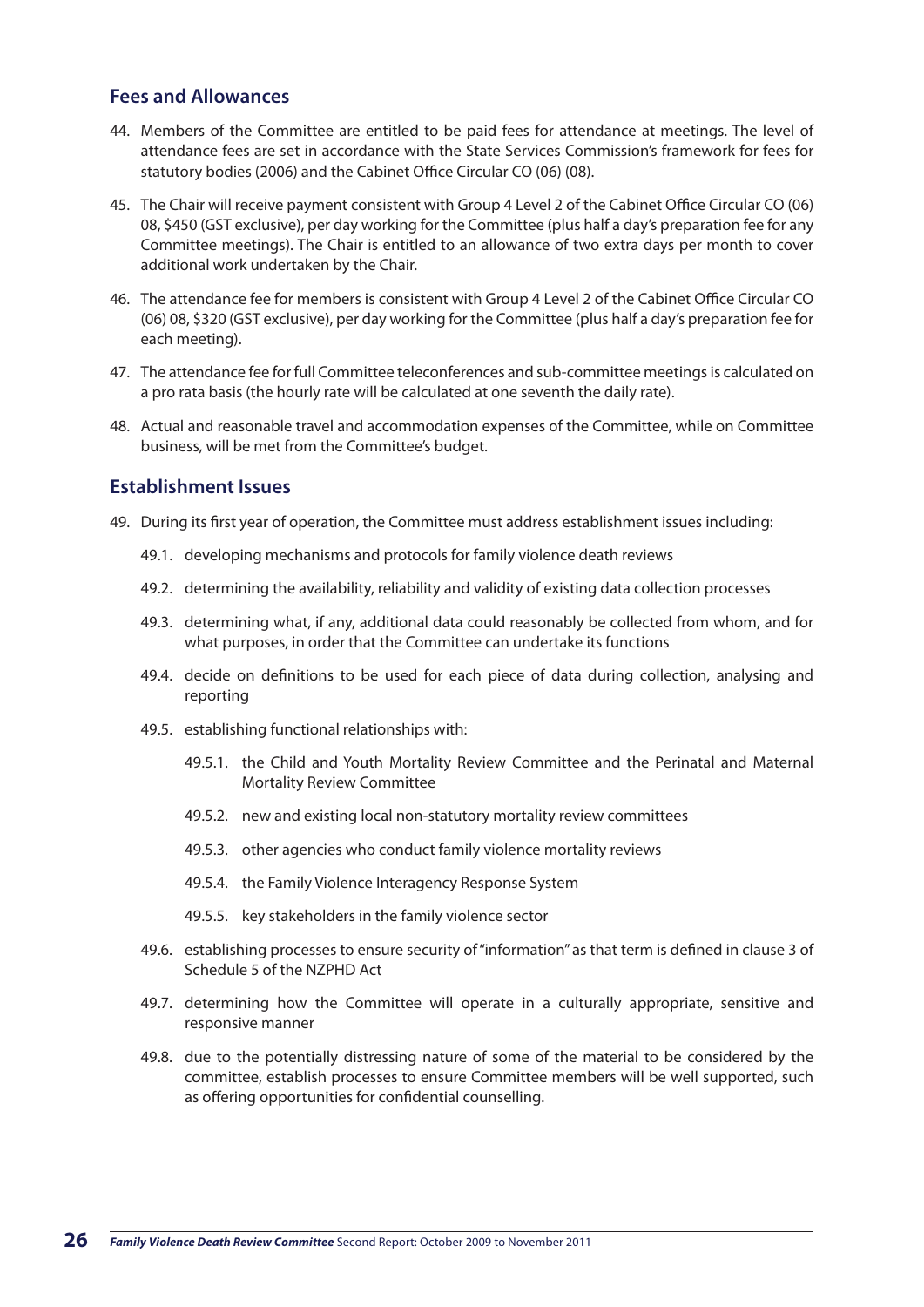#### **Review of the Committee**

50. A formal review and evaluation of the Committee and these Terms of Reference will be undertaken by the Commission, starting in 2012. The aim of the evaluation will be to ensure alignment between principles, purpose and processes of the Committee and to identify potential improvements. In particular, the definition of 'family violence death' should be reassessed, with a view to broadening the definition to include those deaths currently excluded under section 9 of these Terms of Reference.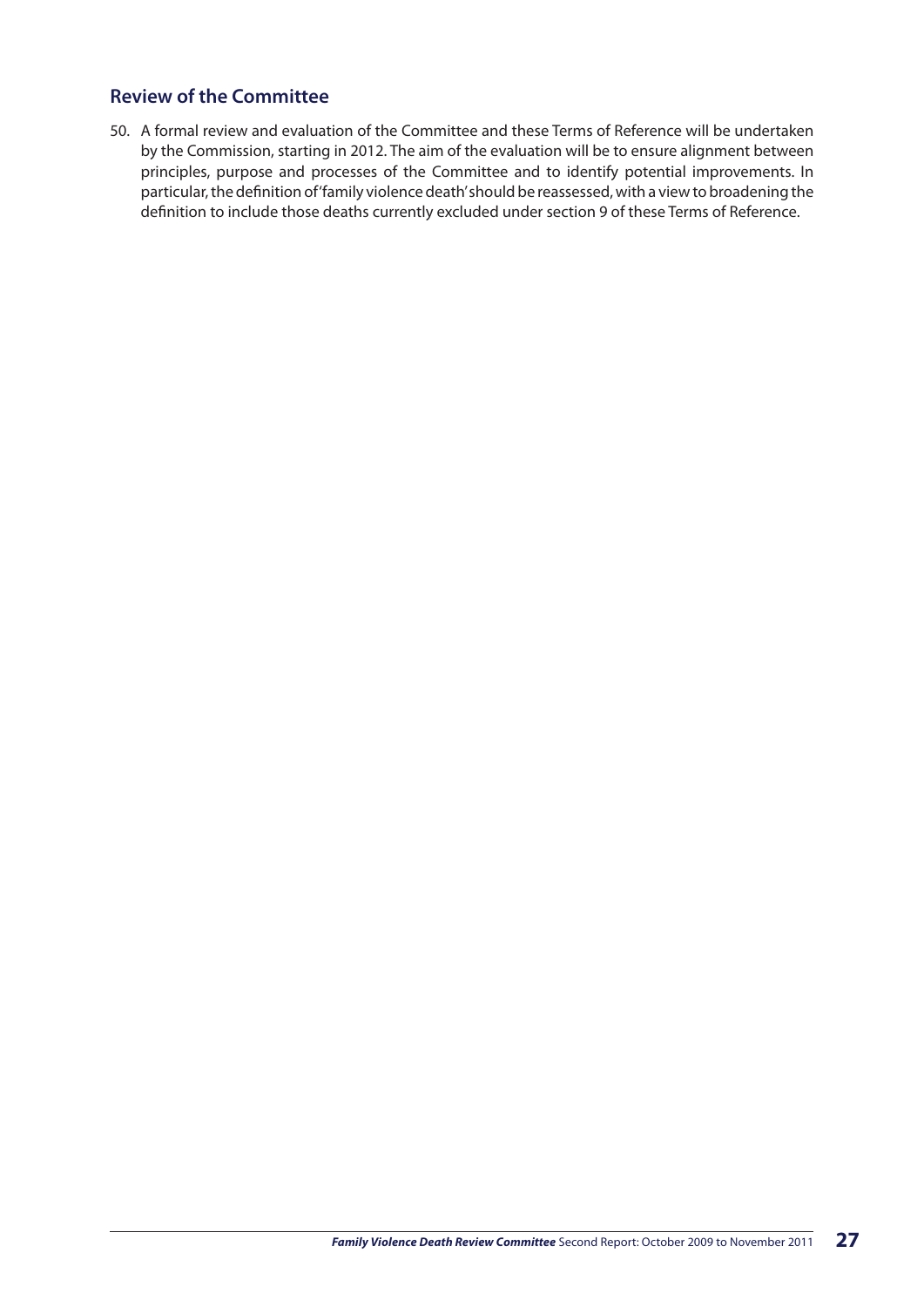#### **Appendix 3: Taking Care of Those Working on Family Violence Death Reviews**

#### Contributed by Dr Alison Towns

When dealing with deaths through family violence you will be working with some very disturbing material about the deaths of children, women or men at the hands of other family members. These deaths are deeply saddening to all those who are involved, particularly to family members but also to those who worked with them who may feel, in some part, responsible for their deaths.

The family violence death review has been set up as a 'no blame' process in order to assist all those involved with the victim and the perpetrator to make sense of their agency responses to the victim and the perpetrator. The intention is to find ways to assist agencies and government to improve their practices and their policies associated with family violence. As such it is not concerned with blaming individuals or agencies.

Family members and friends of victims and perpetrators have special support needs of which all agencies need to be aware. Ensuring that family members and friends receive the support they need following a death of a loved one should be a first consideration for any agency involved closely with the death of a family member. The FVDRC's focus is on improving agency systems and responses.

The FVDRC wants to ensure systems are in place for all those associated with these reviews who are exposed to the disturbing material and its contents. It is also important they receive the support they need to ensure they are protected from any adverse outcomes. The following groups will be exposed to this material:

- • agencies involved with the victim or perpetrator
- agencies involved with investigating the deaths for accountability purposes
- local family violence death review groups
- agency guests of the local family violence death review groups
- the FVDRC
- the FVDRC secretariat.

The following is addressed to those agencies and the individuals who are working on a family violence death review.

#### **Agency and individual action**

When you know you are going to be exposed to traumatic material in the future there are some things you can do to help prevent any adverse outcomes and there are some things your agency can do to help with prevention. Feeling like you are in control of your situation will help protect you from trauma symptoms.

#### *Actions agencies can take*

In addition to legislated workplace safe practices, agencies can ensure that:

- • their workplace has been audited for safe practices by participating in a violence-free workplace programme
- • the management actively supports the work of the team involved in the violence sector
- • there is a supportive team around individuals working in the violence or abuse sector, and that support systems are in place in order to make sure that: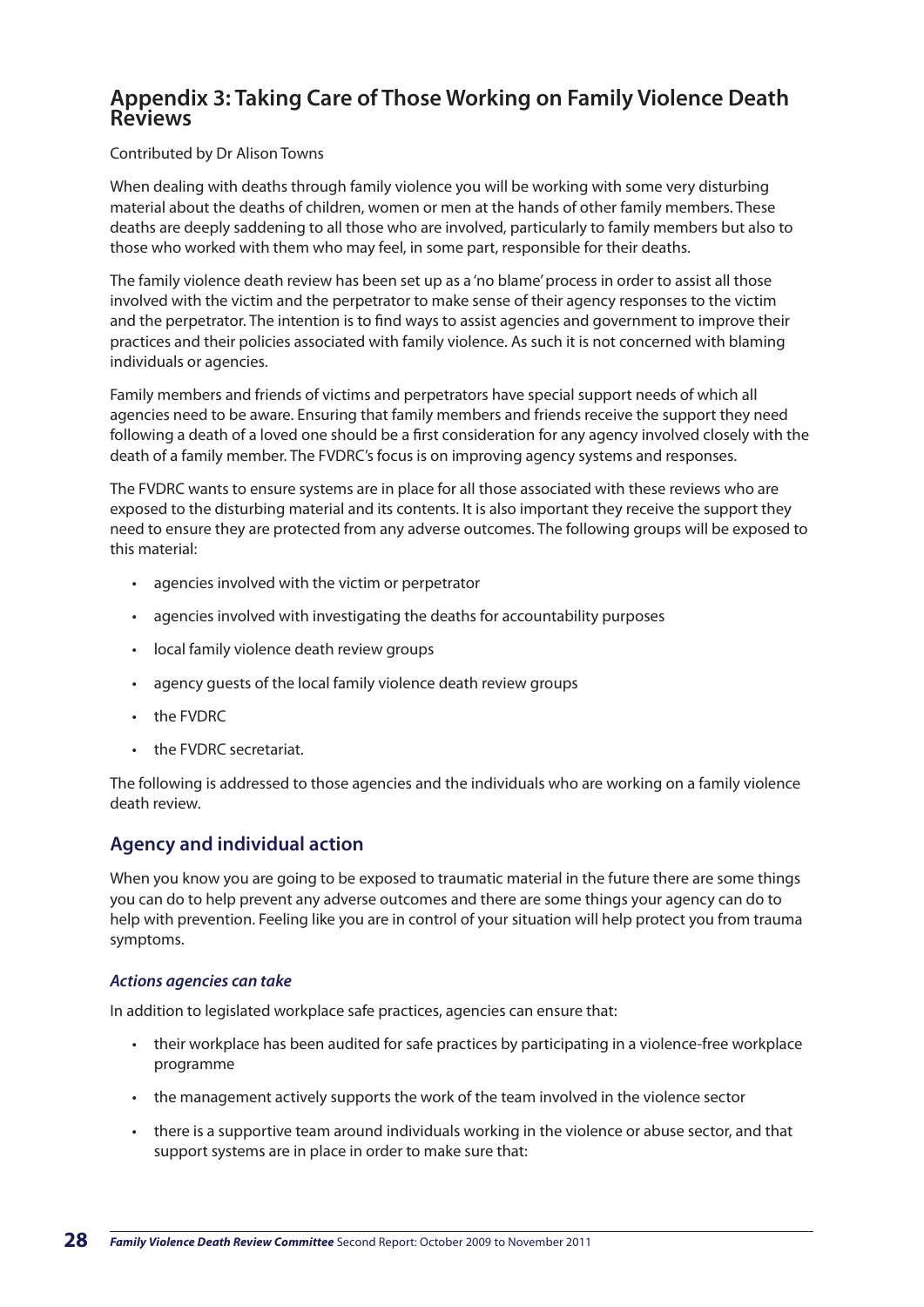- accessing debriefing and supervision is routine
- expertise is available when there is a critical incident
- well-being is monitored by an independent clinical expert in trauma effects at least biannually for those in the work long-term. This expert in trauma should work with managers to ensure the well-being of staff
- • staff confidentiality is respected so that individuals who are experiencing trauma symptoms know that their confidentiality will be respected and feel safe to disclose to someone who can help
- no one individual works alone
- there are clear policies around the management of crises or critical incidents that involve consultation with others so that no one person is attempting to manage an immediate critical incident alone
- • access to administrative support services is seamless and a primary role of support staff is to ensure those working in this area have ready access to these services without question
- • individuals working in this area are protected from management issues that create uncertainty and over which they have no control, as much as possible
- • where staff need to be involved in management decisions that affect them, their participation provides them with a sense of their own control over their situation
- • the strategies put in place to support staff are developed with the staff involved, and trauma experts and staff management plans are maintained through any organisational changes
- • these safe practices are reviewed and audited and that new staff members are orientated around these practices
- • teams or groups involved in this work are conscious of the impact of the work and support each other.

#### *Actions professionals or workers in the area can take*

There are a number of useful things to do when working in the violence and abuse area that can help:

- • keep clear boundaries limit the work to fixed hours, stick to them and avoid bringing work home
- • rigorously respect confidentiality as this avoids stressful situations later
- • avoid invitations to break boundaries
- • learn strategies that help you switch-off from work
- build in self-care strategies when you know the work is going to be hard ie, exercise, good nutrition, relaxation and pleasure
- • know the limits of your knowledge and seek expertise when needed, remembering that the violence and abuse sector is a complex one
- • prioritise regular supervision and attend it
- • prioritise debriefing after the hard work. Set informal time together as routine after meetings to process material. Share the difficult stuff with your team or a trusted other, such as a supervisor, as soon as possible after the event.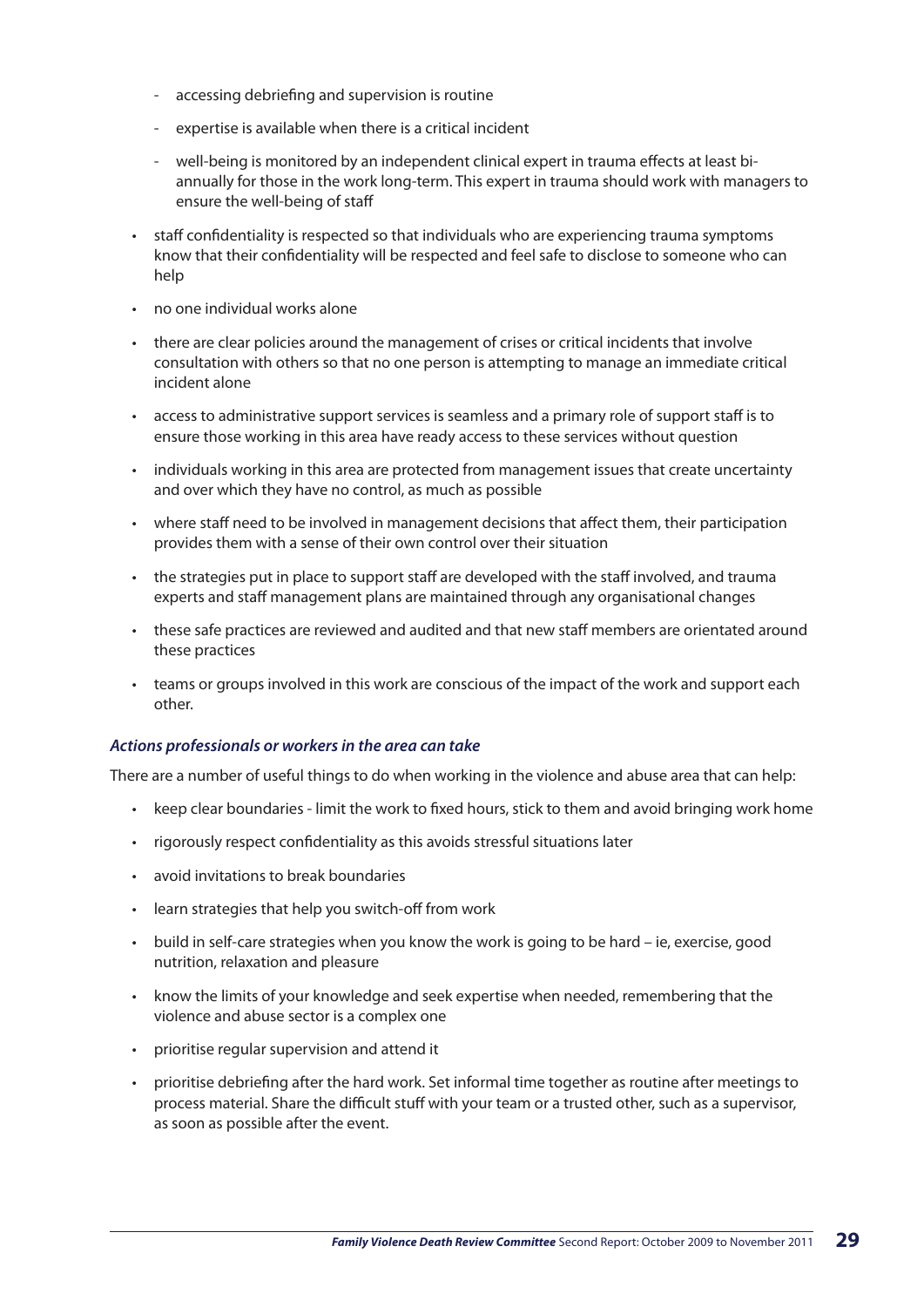#### **Warning signs for self-monitoring**

Following exposure to traumatic events or material it is not uncommon for individuals to experience:

- • interruptions in usual sleep patterns
- re-experiences of the traumatic material through, for example:
	- dreams or nightmares
	- intrusions into one's thoughts
	- ruminations of the event
	- flashbacks to the traumatic material or to similar events in one's life
- • heightened levels of arousal, for example:
	- difficulties with relaxing
	- some startle responses
	- heightened vigilance
	- irritability
- • avoidance, for example:
	- wanting to avoid any association with the material
	- wanting to avoid going to places associated with exposure to the material
	- avoidance of anything that might remind one of the exposure, for example, watching TV programmes which might expose one to similar events
- • a sense of helplessness or that one has no control over the circumstances surrounding the event or that one cannot bring about any change.

These experiences should fade or dissipate over the days following the exposure to this traumatic material especially when the support systems are in place to ensure that opportunities are there to process the information.

If these experiences do not fade or go away and are still being experienced a month later, then experienced trauma support should be sought. Useful questions to ask yourself are:

- • as a result of this exposure am I restricting my life or avoiding doing things that I would normally do? Am I doing at least three of the following:
	- avoiding supervision or debriefing sessions
	- avoiding doing the work that involves exposure to the material
	- avoiding places associated with the work
	- engaging in excessive activities (apparently healthy) such as excessive exercise or hours playing games that are really avoidance
	- constricting my life (eg, not going to family events or delaying phone calls)
	- drinking more
- • do I feel generally okay except when I know I have to go to work?
- • do I find myself working well in other areas and avoiding doing the work that will expose me to this traumatic material?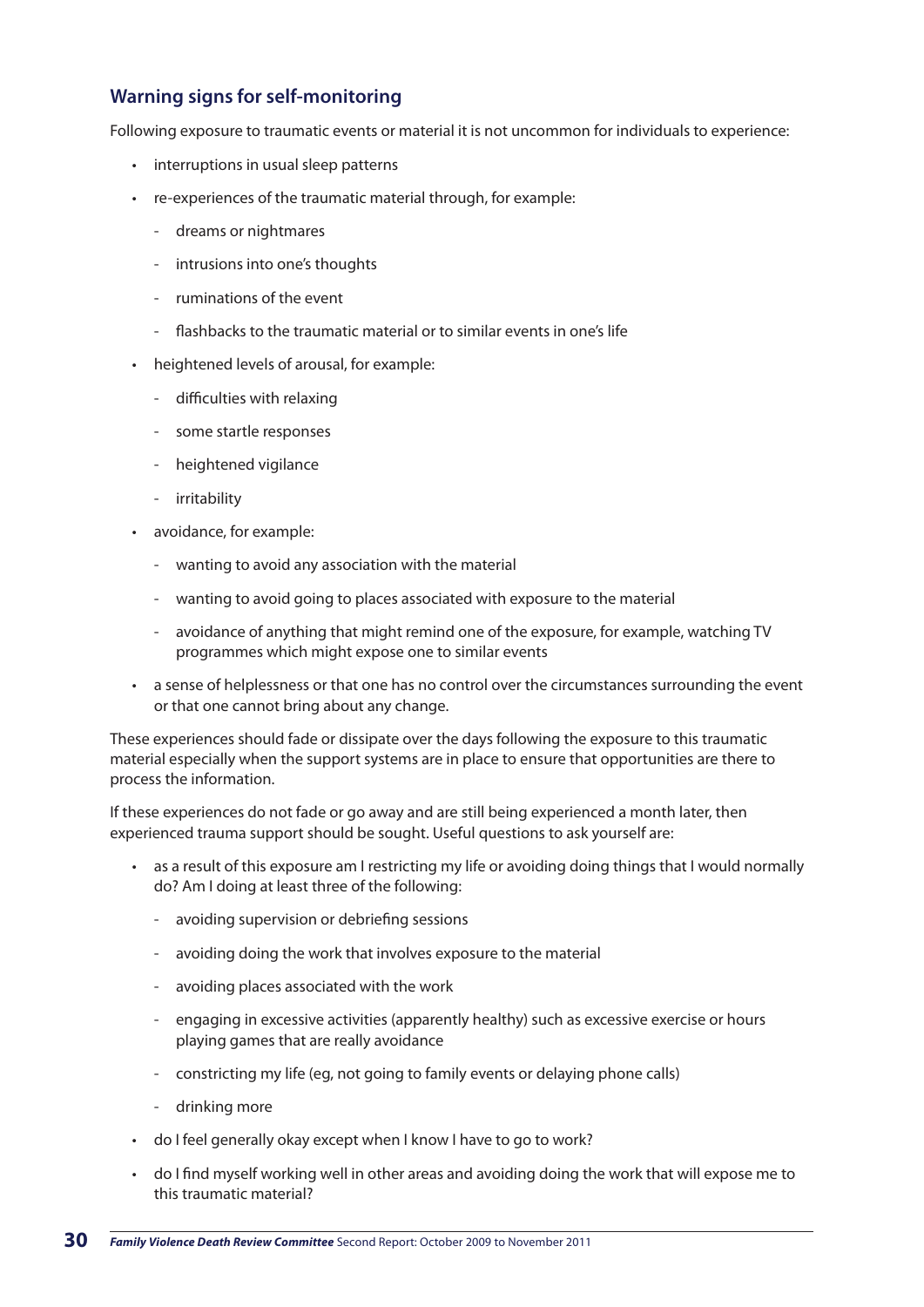- am I sleeping well? Am I having bad dreams, nightmares or intrusive thoughts that have as their recurring content the trauma material that I have experienced?
- • am I having difficulties with concentration?
- am I unusually forgetful?
- am I feeling excessively tired?
- am I becoming irritable, angry or tearful when I am not normally?
- • do I feel like I am in control of my work and home situation or does it feel like I am not coping and this exposure is too stressful for me in my current situation?
- • has this traumatic material reminded me of bad experiences that I have had in my own life that distress me and that I find hard to talk about? Do I get recurring thoughts about these past experiences while I am trying to do my work?
- • am I emotionally in a good place to be able to deal with this material at the moment or is there too much going on for me emotionally to handle this difficult material?
- do I have a strong sense that there is nothing I can do to bring about change?

If there are indications that this work is affecting you or that you are not in a good place to do this work at the moment, moving away from the work for a period of time or permanently will probably prevent you from experiencing more lasting symptoms of trauma. Talk this possibility through with your supervisor and/or someone knowledgeable about trauma and its effects. Develop a plan or strategy that will allow you recovery time and prevent any ongoing trauma symptoms. Work these decisions and your responses through with your supervisor or a trauma specialist counsellor.

Sometimes post-traumatic symptoms do not appear until months after the exposure. You should seek help from a trauma specialist if this occurs to you as there may be some simple strategies that can be put in place to assist you.

If you experience trauma symptoms you should be aware that these responses are natural and normal responses to exceptional material. They are the ways that your body tells you to get away from this exposure and to protect yourself and recover, or that your body tries to assist you to process the material. It is important to listen to these responses and to act in your own best interest.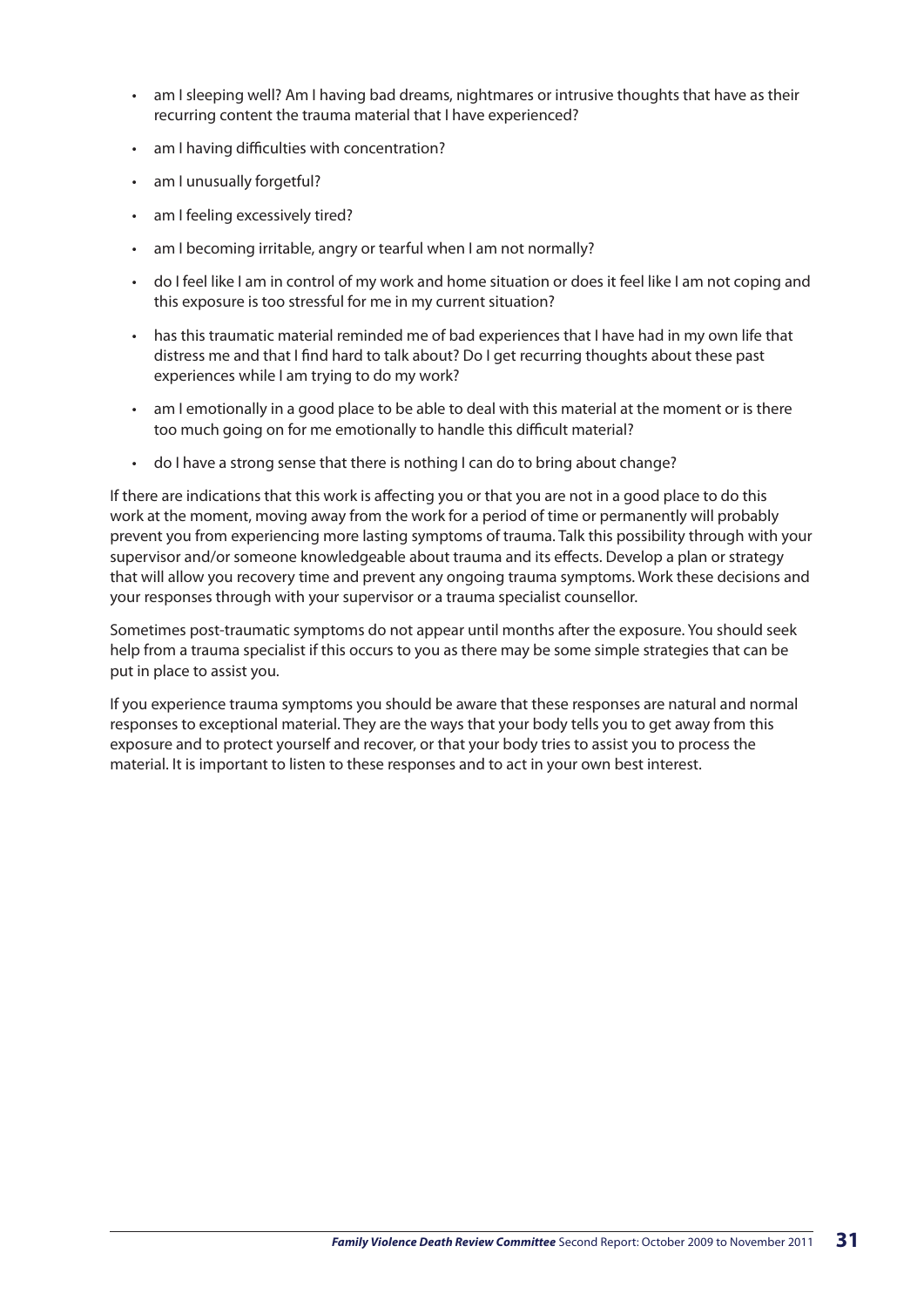## **Appendix 4: Information Security Processes**

The NZ Public Health and Disability Act 2000 (the Act) provides the statutory basis for all of the operational procedures and mechanisms that the FVDRC puts in place to ensure the security and confidentiality of information. References to the Act are included in all formal requests for information, along with information about how the FVDRC will keep the material confidential and protect the privacy of the individual and the agency from which the information is requested.

Both the Commission and the FVDRC websites include material for the public on the relevant sections of legislation, the personal and other information mortality committees can gather, and questions and answers relating to the mortality review functions.

The procedures and protocols developed for safe collection, transfer, storage and use of information are being developed and improved as necessary.

#### **Local review information**

The lead co-ordinator prepares material for review panels prior to review. All preparation occurs in the secretariat office. Information for the review panel is printed, copied and bound in packs. All packs are numbered, entered into a confidential document log (audit trail) and provided to panel members on the review day. Packs are collected up at the end of the day and checked against the confidentiality log.

Panel members selected by agencies may bring additional information related to their agency on the day. In these instances, the panel member is accountable for the safe transportation of their information. Publicly available information (eg, media summaries and judicial decisions) is not collected up at the end of the meeting.

Prior to the review meeting, all panel members have been made 'agents' of the FVDRC. This is a formal appointment, which involves a signed agreement that the agent has read and understood the statutory provisions of the Act and an attached information sheet defining the role of the agent, the meaning of information, how it is obtained and the penalty for disclosing information. Agent status allows review participants to comply with the legislative framework for safe use of mortality data.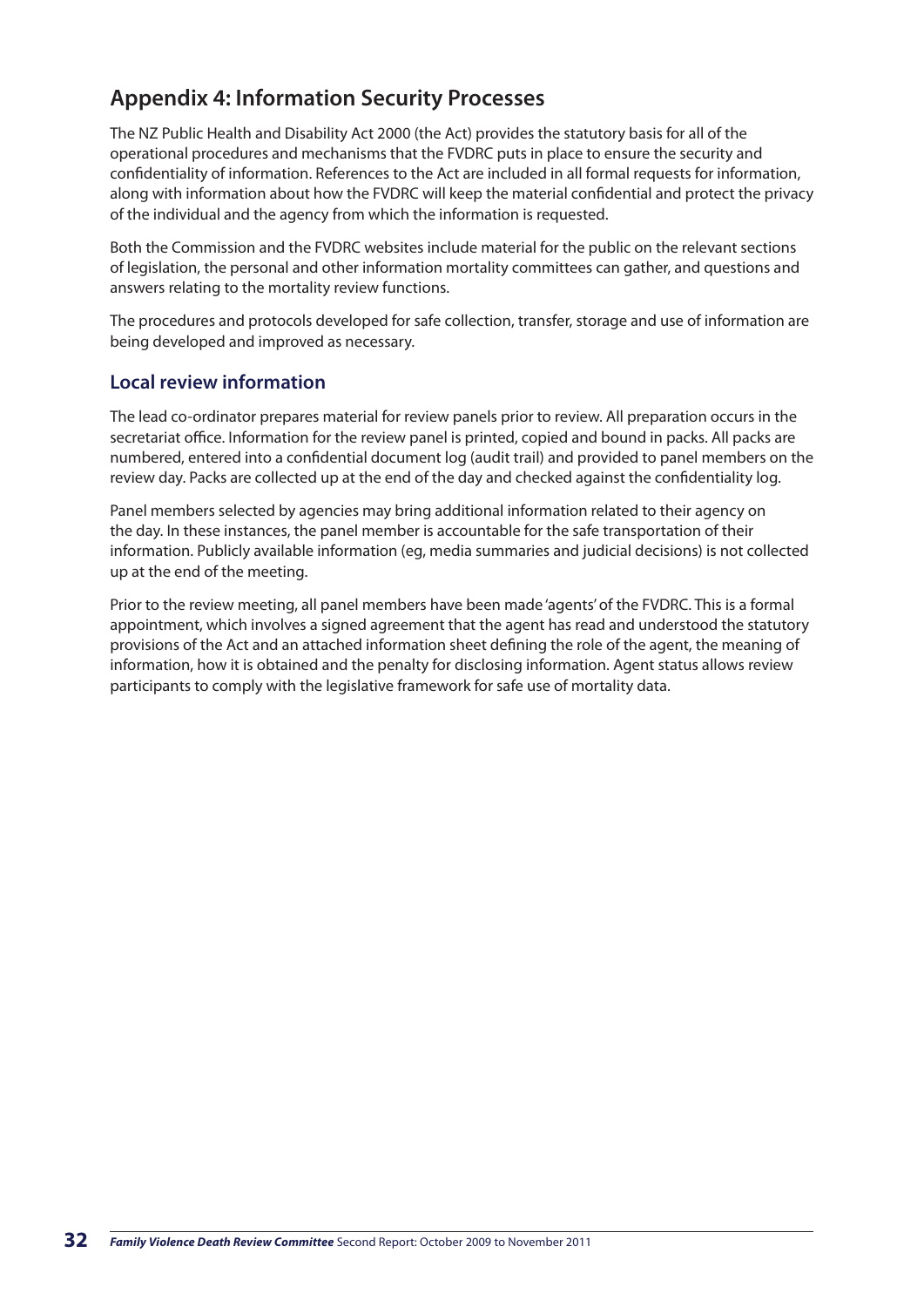## **Appendix 5: Data Collection Methodology and Limitations**

Prior to the establishment of the FVDRC, the Ministry of Social Development completed an important piece of research for family violence in New Zealand. The study, *Learning From Tragedy: Homicide Within Families in New Zealand 2002-2006* (2010) by Jennifer Martin and Rhonda Pritchard, considered all family violence deaths in New Zealand for the five-year period 2002-2006. The Martin and Pritchard research was used to inform the development of the initial policy framework for the FVDRC, and has influenced much of the work since.

The FVDRC met for the first time in October 2008, and started collecting information on family violence deaths from the start of the 2009 year. The FVDRC wanted to ensure the Martin and Pritchard study was built on, and a record of all deaths could be maintained following on from that study. A decision was made to 'back-capture' information on family violence deaths for the 2007 and 2008 years to fill the gap in data from the end of the Martin and Pritchard study in 2006 to the start of the FVDRC collection in 2009.

A researcher was commissioned to complete the 'FVDRC Back-capture Project, 2007 and 2008'. This data is referenced throughout this report as 'the Paulin study' or by reference to the researcher, Judy Paulin.

The aim of the Paulin study was to capture data on family violence deaths for 2007 and 2008 so the FVDRC could report on family violence deaths from 2002 to 2008. The project had two specific goals:

- • to replicate the methodology used by Martin and Pritchard
- • to create a full dataset for reporting all family violence deaths from 2002 to 2008.

Both goals have only been partially achieved to date, due to a range of issues beyond the control of the researcher or the FVDRC.

The methodology used in the Martin and Pritchard study could not be replicated in full due to changes in record keeping within government organisations, and in particular within the New Zealand Police. Whereas the Martin and Pritchard study extracted data on factors associated with deaths mostly from the New Zealand Police National Homicide database, the Paulin study extracted data on associated factors mainly from judicial decisions. It is the FVDRC's understanding that the New Zealand Police National Homicide Database was not maintained through 2007 and 2008.

This change in data sources had a significant impact on the findings of the second study. While Chapter 3 reports the total number of family violence deaths from 2002 to 2008 (using the combined data from the two studies), it provides no additional information on the factors associated with each type of death because of the change in data sources. More data gathered across a longer period will be required before any understanding of trends, significant differences, or associated factors can be considered.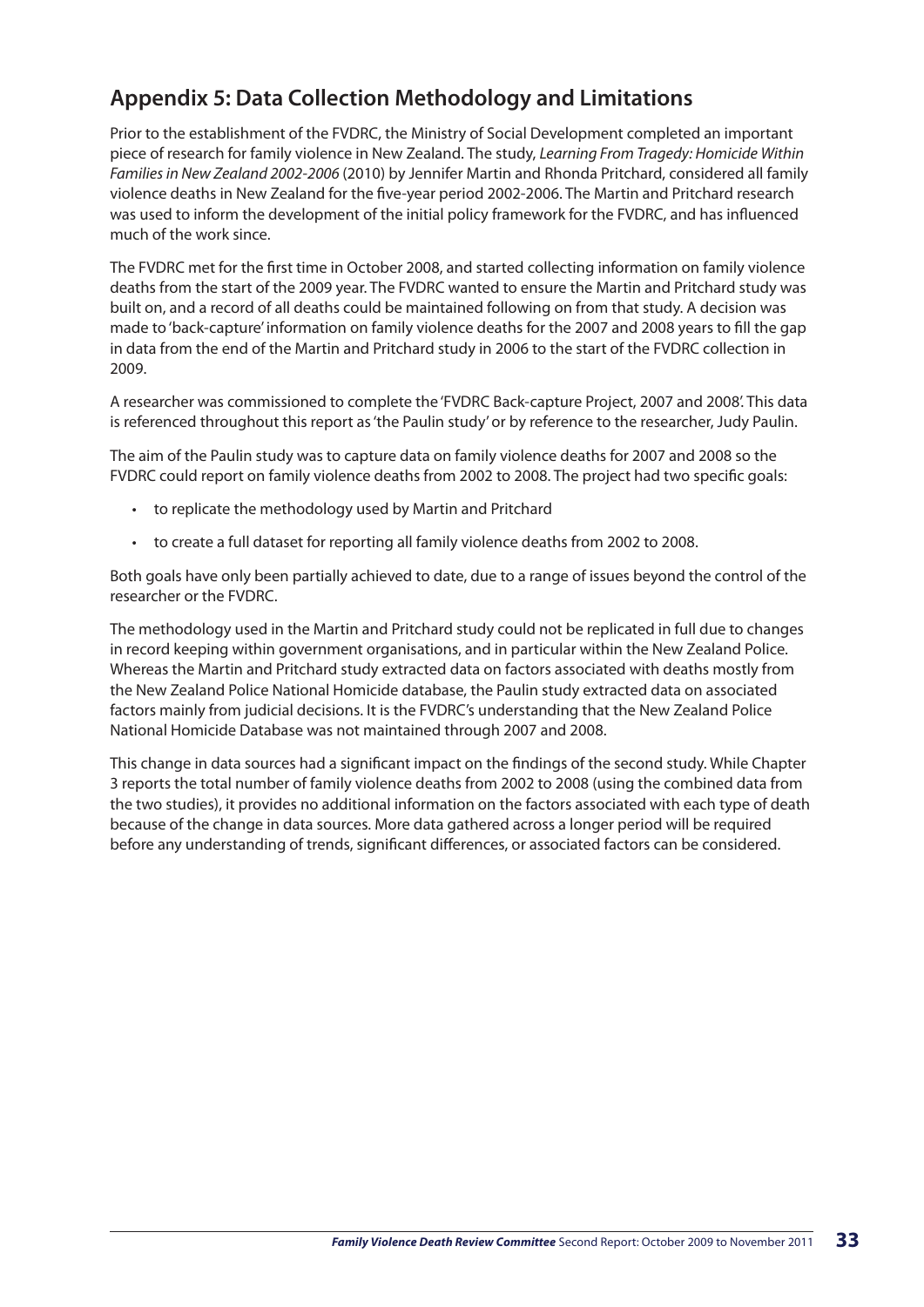## **References**

Campbell J, Glass N, Sharps P, Laughon K, Bloom T. 2007. Intimate partner homicide: review and implications of research and policy. *Trauma, Violence, & Abuse.* 8(3): 246-268.

Child and Youth Mortality Review Committee. 2009. *Fifth Report to the Minister of Health.* Wellington: Ministry of Health.

Child and Youth Mortality Review Committee. 2008. *Fourth Report to the Minister of Health.* Wellington: Ministry of Health.

Duncanson M, Smith D, Davies E. 2009. *Death and serious injury from assault of children aged under 5 years*  in Aotearoa New Zealand: a review of international literature and recent findings. Wellington: Office of the Children's Commissioner.

Family Violence Death Review Committee. 2009. *Family Violence Death Review Committee: First Annual Report to the Minister of Health: October 2008 to September 2009.* Wellington: Family Violence Death Review Committee.

Martin J, Pritchard R. April 2010. *Learning from Tragedy: Homicide within Families in New Zealand 2002- 2006.* Wellington: Ministry of Social Development.

New Zealand Police. April 2011. *Police statistics on homicide victims in New Zealand for the period 2007 and 2008: A summary of statistics about victims of murder, manslaughter, and infanticide.* Wellington: Police National Headquarters.

New Zealand Police. April 2010. *Police statistics on culpable deaths in New Zealand: A summary of statistics about victims of murder, manslaughter, and infanticide.* Wellington: Police National Headquarters.

Office of the Chief Coroner province of Ontario. 2009. *Seventh Annual Report of the Domestic Violence Death Review Committee*.

Paulin J. 2011. *Homicide within Families in New Zealand 2002-2008*. Unpublished work commissioned by the Health Quality & Safety Commission.

Perinatal and Maternal Mortality Review Committee. 2011. *Fifth Annual Report.* Wellington: Health Quality & Safety Commission.

Pink B. 2009. *Conceptual Framework for Family and Domestic Violence: Australia.* Canberra: Australian Bureau of Statistics.

Statistics New Zealand. *2006 Census QuickStats*. Retrieved from: http://www.stats.govt.nz/ Census/2006CensusHomePage/QuickStats/.